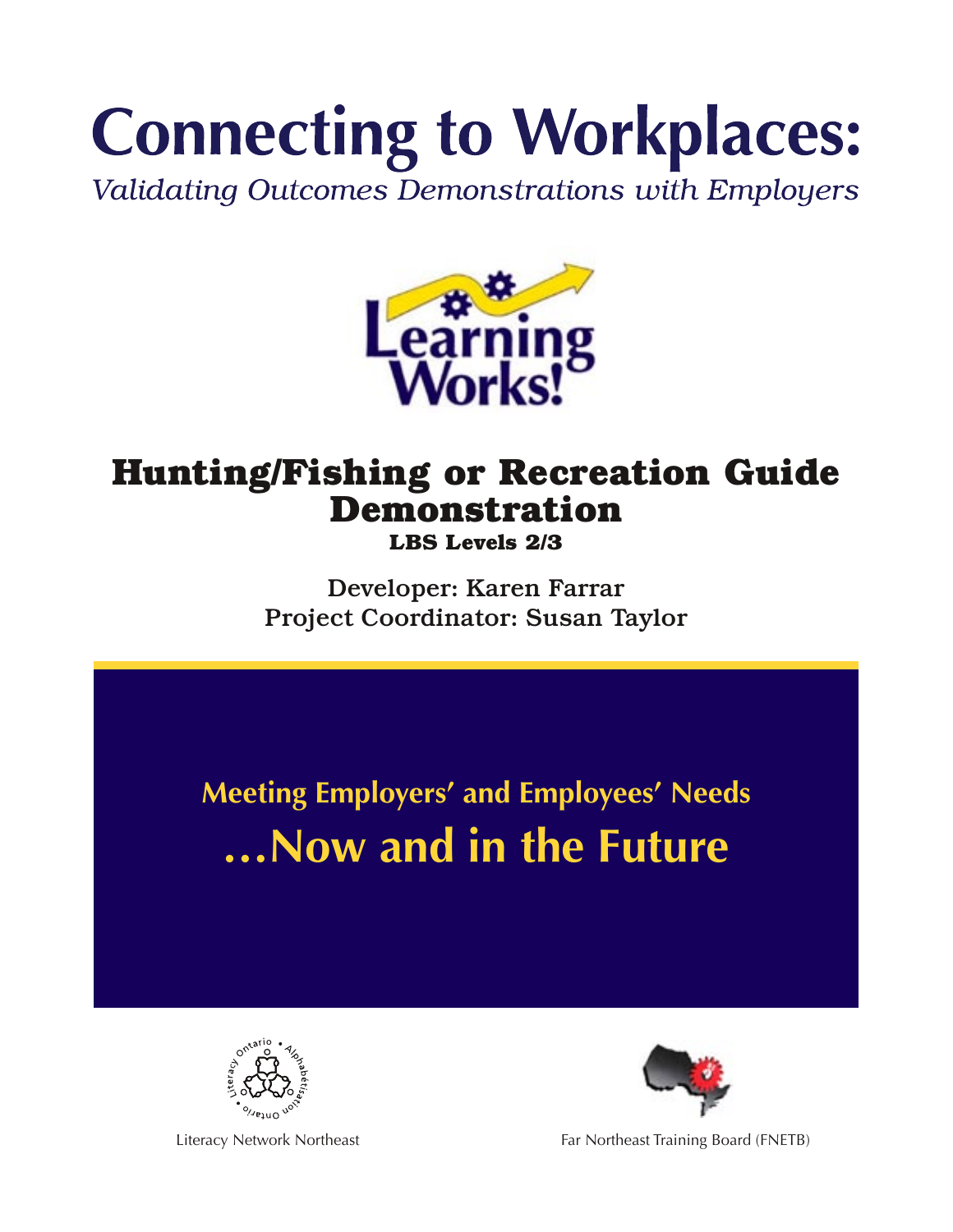## Acknowledgements

## **Hunting/Fishing or Recreation Guide Demonstration**

## **Description Scenario:**

This demonstration is a role-play. The learner is a hunting guide for the Great Northeastern Hunting Lodge. He/she answers the phone when an American hunter calls and gives him important information about hunting regulations and safety with black bears. The guide writes a memo to his/her employer giving pertinent details about the conversation.

## For more information concerning this demonstration contact:

**Literacy Network Northeast** Or **Karen Farrar** 121-38 Pine Street North Timmins Learning Centre Timmins, ON P4N 6K6 104-85 Pine Street South Telephone: (705) 267-5663 Timmins, ON P4N 2K1 Fax: (705) 267-5711 Telephone: (705) 268-8900 Email: literacy@ntl.sympatico.ca@ Fax: (705) 268-4870

Email: **kwfarrar59@yahoo.ca@** 

All demonstrations can be found on the following websites:

http://demonstrations.alphaplus.ca/DemonstrationBank/@ OR

http://www.nt.net/literacy@

We would like to acknowledge the employer that helped make this project a success.

Four Seasons Guiding, Chapleau

**NOTE:** All parts of this document may be reproduced for literacy program use without permission.

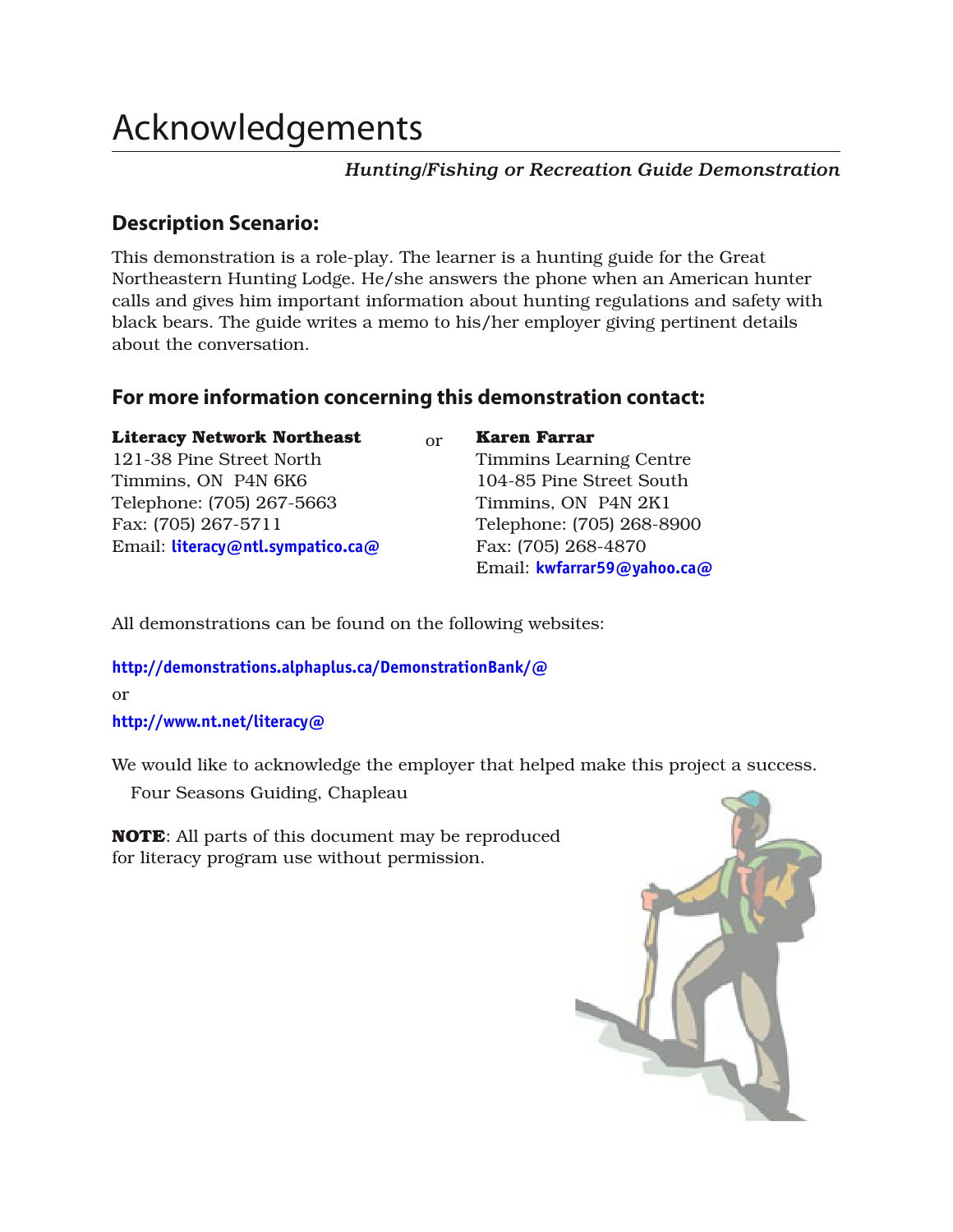## Table of Contents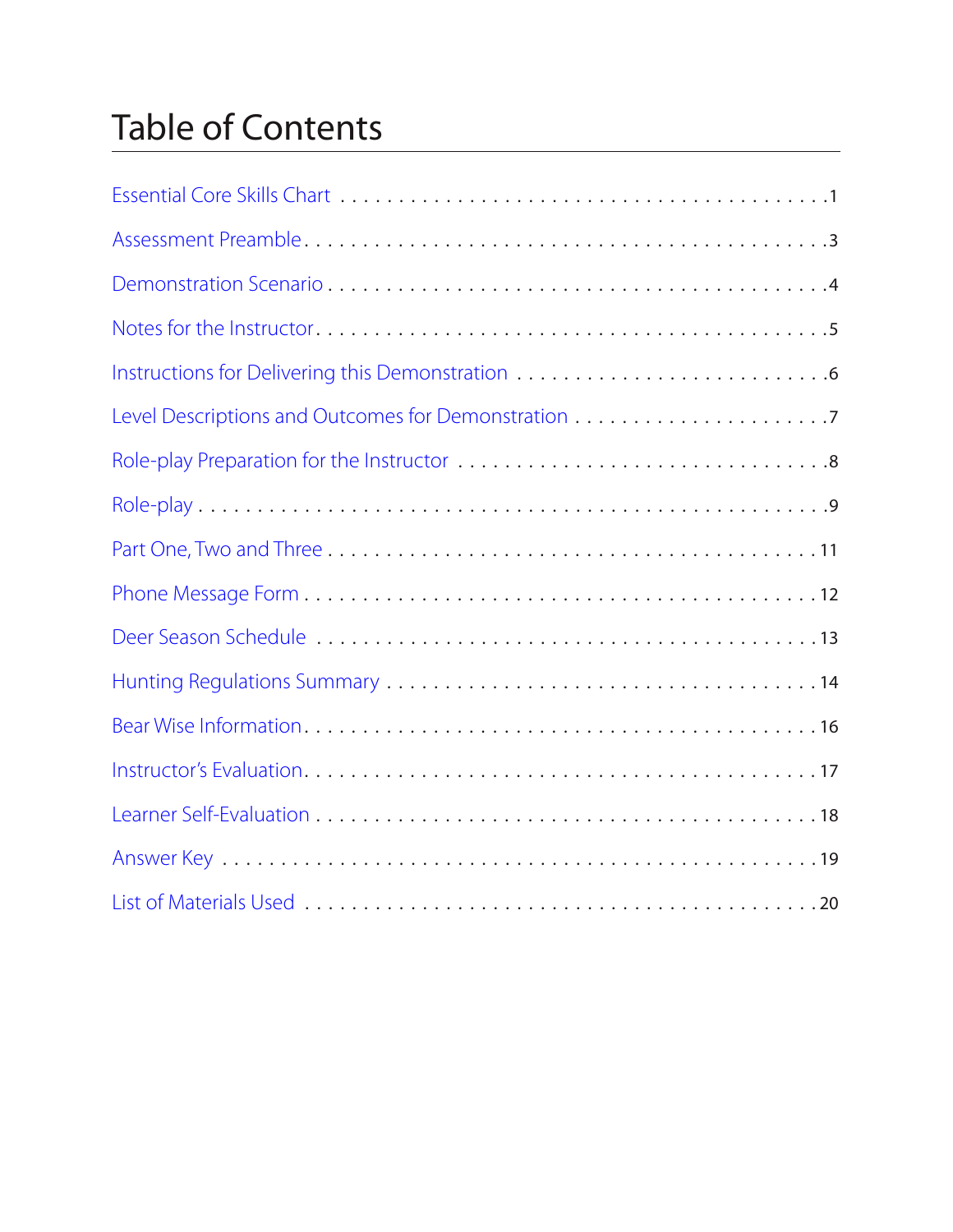## <span id="page-3-0"></span>**Essential Core Skills Chart**

## **Hunting/Fishing/Recreation Guide Profile**

Participating employers ranked these essential skills in order of importance. This order may change according to each individual company or employer. The Connecting to Workplaces Project focused on the identified top five skills. Take note that what is of importance to employers may extend beyond the skills, abilities or knowledge LBS programs can provide and may require partnering with other programs.

## **Essential Core Skills Chart**

|                          |           | <b>HRSDC</b><br>Essential<br><b>Skills</b> | <b>Most</b><br>Important                               |                                                 |                                               |                                                | $\blacktriangleright$ Important                    |
|--------------------------|-----------|--------------------------------------------|--------------------------------------------------------|-------------------------------------------------|-----------------------------------------------|------------------------------------------------|----------------------------------------------------|
| <b>Most</b><br>Important |           | Additional<br><b>Skills</b>                | Be friendly,<br>helpful,<br>efficient                  | Practise<br>good<br>hygiene                     | Listen /<br>understand<br>information         | Use<br>appropriate<br>language,<br>voice, tone | <b>Respect</b><br>ethnic,<br>cultural<br>diversity |
|                          |           | Time<br>Management                         | Be on time                                             | <b>Take</b><br>initiative                       | <b>Take</b><br>responsibility<br>for own work | Listen $&$<br>follow<br><b>instructions</b>    | <b>Work</b><br>independently                       |
|                          |           | Reading<br><b>Skills</b>                   | Read manuals<br>on hunting<br>/ fishing<br>regulations | Read &<br>follow<br>instructions.<br>directions | Read notes,<br>messages,<br>notices           | Read<br>symbols                                | <b>Read signs</b><br>and bulletins                 |
|                          |           | <b>Writing Skills</b>                      | Complete<br>simple forms                               | <b>Make</b><br>journals,<br>keep logs           | Write<br>messages,<br>notes                   | Keep records                                   | Write<br>names and<br>addresses                    |
|                          | Important | <b>Math Skills</b>                         | Handle<br>money,<br>make<br>change                     | Know shape<br>and special<br>senses*            | Use<br>measurement<br>tools                   | Multiply and<br>divide                         | Operate a<br>cash register                         |

Within LBS mandated reading, writing and numeracy skills

Within LBS mandated speaking and listening skills

Within LBS mandated problem-solving teamwork, critical thinking

Outside of LBS mandate, but possible with partnership

\*Have good observation skills. (i.e. wildlife, plants, surroundings)

"Hunting/Fishing/Recreation Guide" profile continues on next page.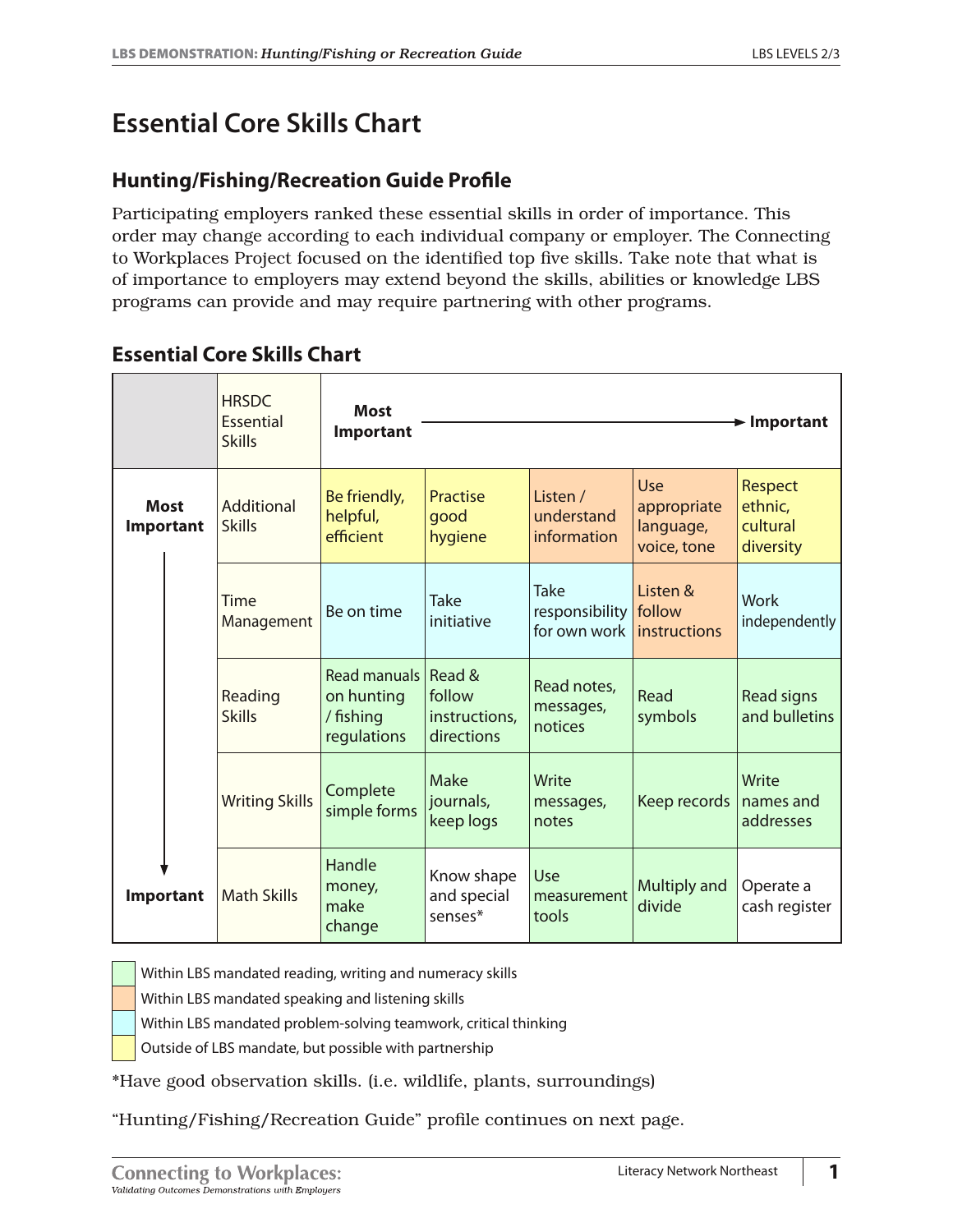## **Hunting/Fishing/Recreation Guide Profile** (continued)

More Workplace Information from Participating Employers

#### **Methods most often used to train employees:**

(In order of importance)

- 1. Job Shadowing
- 2. Video

#### **Requirements most employers look for:**

- 1. First Aid
- 2. CPR
- 3. Grade 12
- 4. WHMIS
- 5. Clean driving record
- 6. Bondable

#### **Courses employers most often provide to employees:**

- 1. First Aid
- 2. WHMIS
- 3. CPR

#### **Number of employers who stated they would hire applicants who do not have a grade 12 equivalent:**

 $Yes - 4$  employers  $No - 0$ 

#### **Number of employers who would consider applicants who could demonstrate or submit their demonstration results:**

 $Yes - 4$  employers  $No - 0$ 

#### **Employers also base their hiring decisions on:**

Past experience, interests, references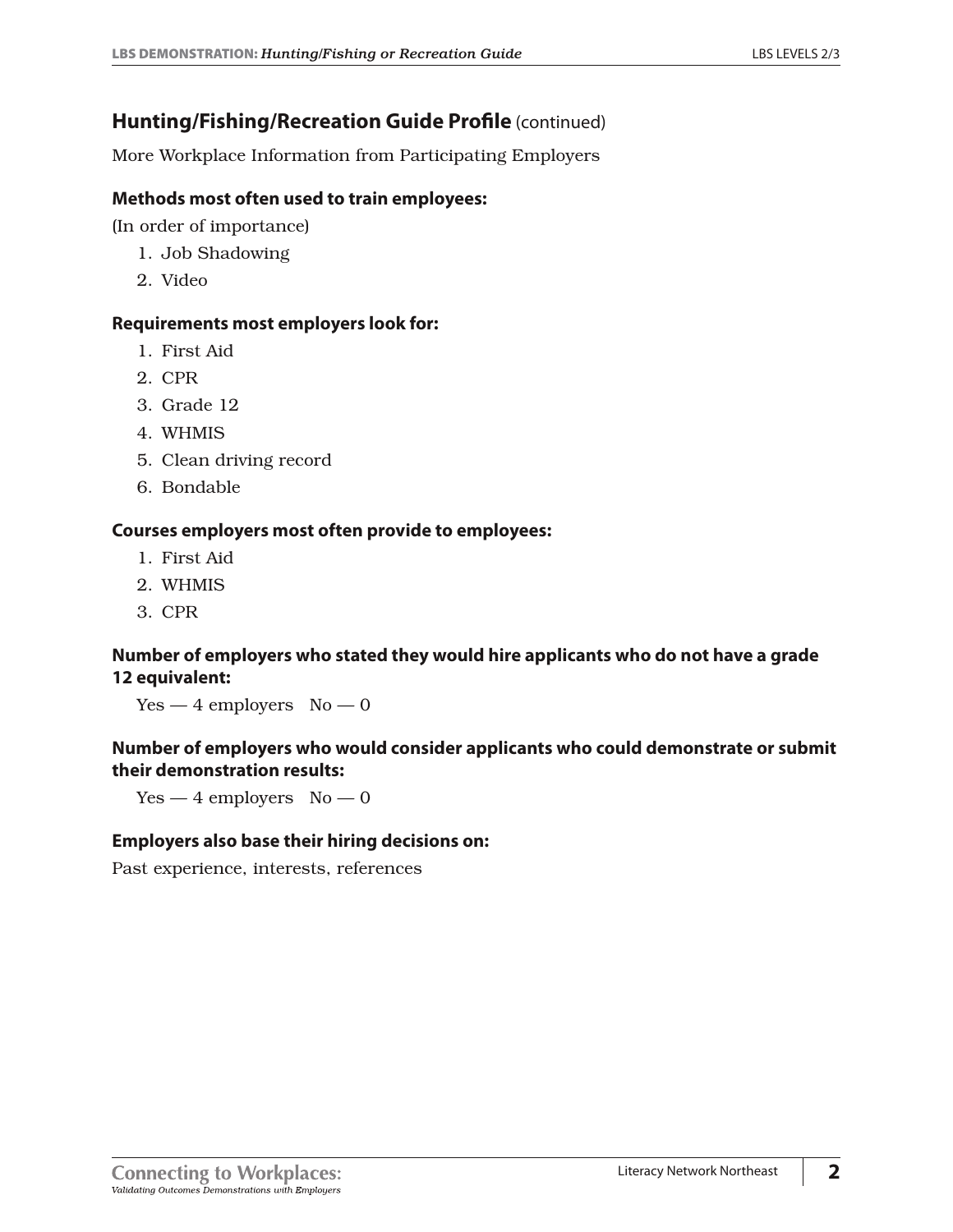## <span id="page-5-0"></span>**Assessment Preamble**

## **More about pre-demonstration training and assessment:**

Assessing a learner's performance in accordance with expectations in a real-world place of employment is more complicated than assessing the learner's work for academic purposes where 6 out of 10 is a pass. How do instructors determine what constitutes a pass for demonstrations of employment-related activities and skills? How do they know where to draw the line between what is good enough in a particular job and what is not? There is no simple answer. Instead, the answer lies in the relative importance placed by each individual employer on the overall significance of various tasks and duties in pursuit of desired company objectives. It is not something that others outside the company are necessarily aware of. Until more of that information is available, instructors may need to rely on their own good common sense in helping learners determine an appropriate level of performance for employment-related activities.

Assessment of workforce demonstrations is also challenging for instructors because of inconsistencies across employment sectors. What is acceptable in one workplace setting may not be acceptable in another. What is high on the priority list in one setting may not factor in much at all in another. Even within same industries, specific expectations and required levels of performance will not be consistent location to location. For that reason, the assessment of end-of-training or employment-readiness demonstrations should be less concerned with measuring discreet elements of separate learning outcomes and more interested in recognizing the learner's overall successful accomplishment of each integrated employment-related task.

Success in the workforce involves not only understanding and being able to meet the particular demands of the job but also being aware of and avoiding serious mistakes that could put the job in jeopardy. For that reason, an important aspect of pre-demonstration training should involve helping the learner: 1) recognize relative levels of importance associated with different job duties and tasks, 2) become aware of the level and quality of performance that is expected, and 3) anticipate possible outcomes or repercussions for different kinds of mistakes.

Discuss, or research and discuss, the role each skill plays and its relative importance in the overall success of day-to-day work. Identify mistakes that might constitute a fireable offence. Take these discussions into account when you assess the learner's performance on this demonstration.<sup>1</sup>

<sup>1.</sup> Jane Barber, Connecting to Workplaces: Validating Outcomes Demonstrations with Employers, Chambermaid/ Housekeeping Cleaner Demonstration, 2005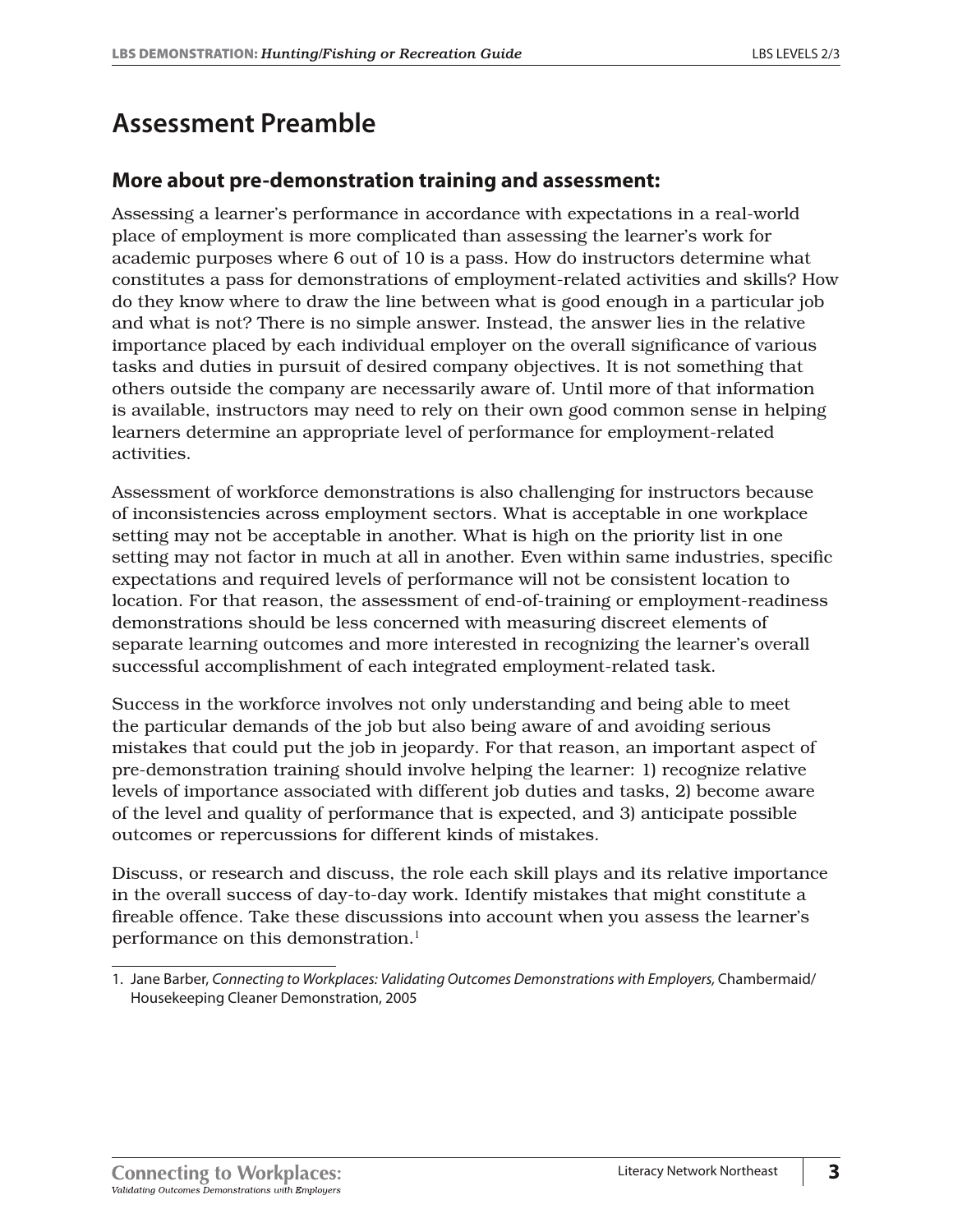## <span id="page-6-0"></span>**Demonstration Scenario**

This demonstration is a role-play. The learner is a hunting guide for the Great Northeastern Hunting Lodge. He/she answers the phone when an American hunter calls and gives him important information about hunting regulations and safety with black bears. The guide writes a memo to his/her employer giving pertinent details about the conversation.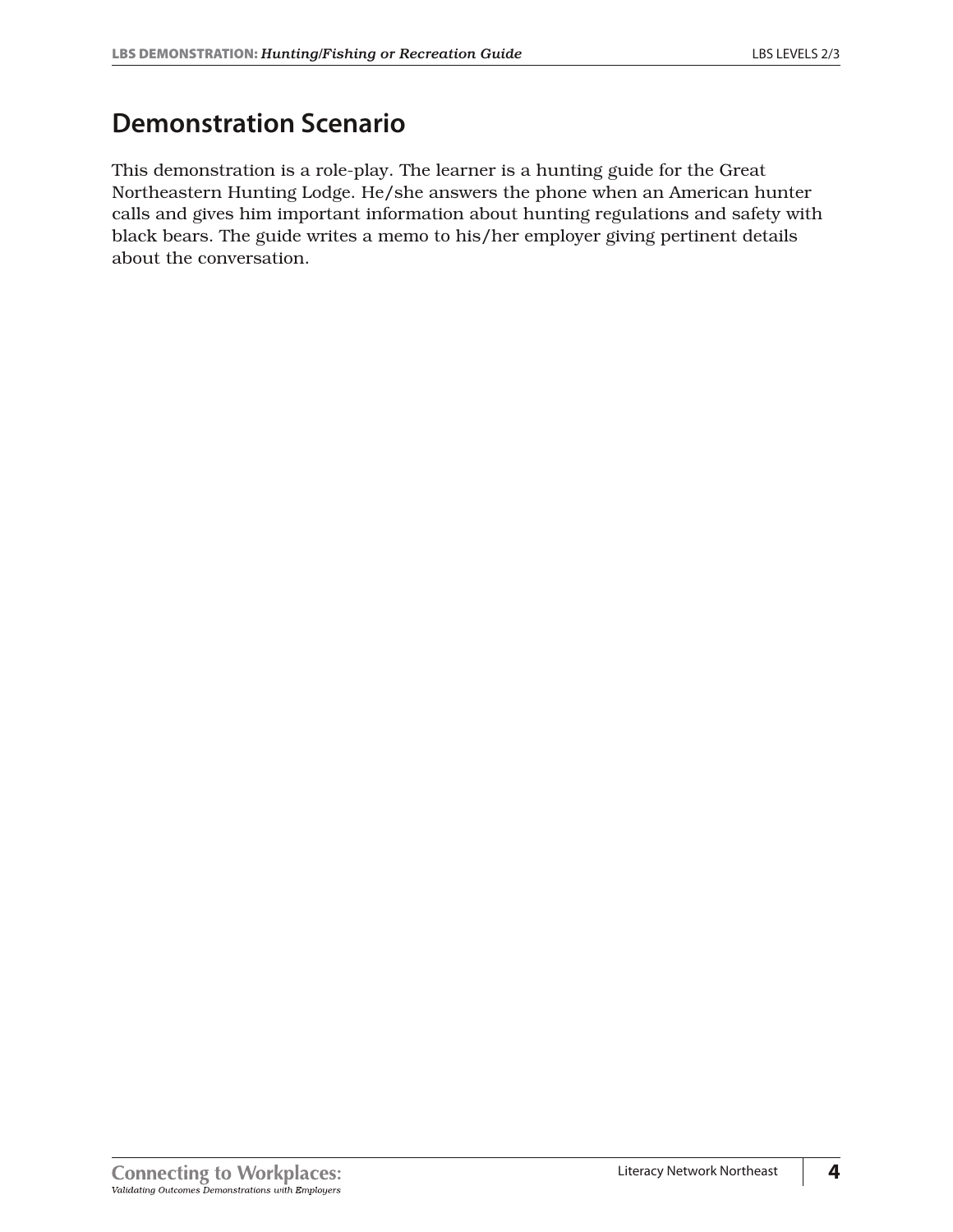## <span id="page-7-0"></span>**Notes for the Instructor**

## **Employment goal: Hunting/Fishing or Recreation Guide**

Employers polled placed a strong emphasis on good speaking and listening skills. Guides need to know their natural terrain, but in order to be successful on the job, they need to be able to convey that information in a friendly, helpful and competent manner to clients seeking their expertise.

The outcomes from this demonstration should indicate that the learner has some competency in the following essential skill areas and is able to:

- $\blacktriangleright$  Be friendly and helpful
- $\blacktriangleright$  Listen/understand information
- $\blacktriangleright$  Use appropriate language, tone
- $\blacktriangleright$  Respect cultural diversity
- ▶ Read manuals on hunting/fishing regulations
- $\blacktriangleright$  Complete simple forms
- $\blacktriangleright$  Write messages, notes
- ® Write names and addresses

## **Preparation for this Demonstration**

This demonstration is primarily a role-play in which the learner uses some of his/her essential skills for becoming a successful hunting/fishing guide. Any practitioner or volunteer can play the "American Hunter" role, but if you have someone in mind who loves to ham it up, the role would be perfect.

The learner should be working at high level 2 or level 3. To prepare him/her to successfully complete this demonstration, the learner should have practice in:

- $\blacktriangleright$  Telephone Role play
	- $\triangleright$  answering questions clearly and appropriately
	- $\triangleright$  finding information for the caller
- ® Using authentic documents
	- $\triangleright$  reading regulations on hunting and fishing
	- $\blacktriangleright$  reading regulations on firearms
	- $\triangleright$  completing simple forms
	- $\triangleright$  writing messages
	- $\triangleright$  writing names and addresses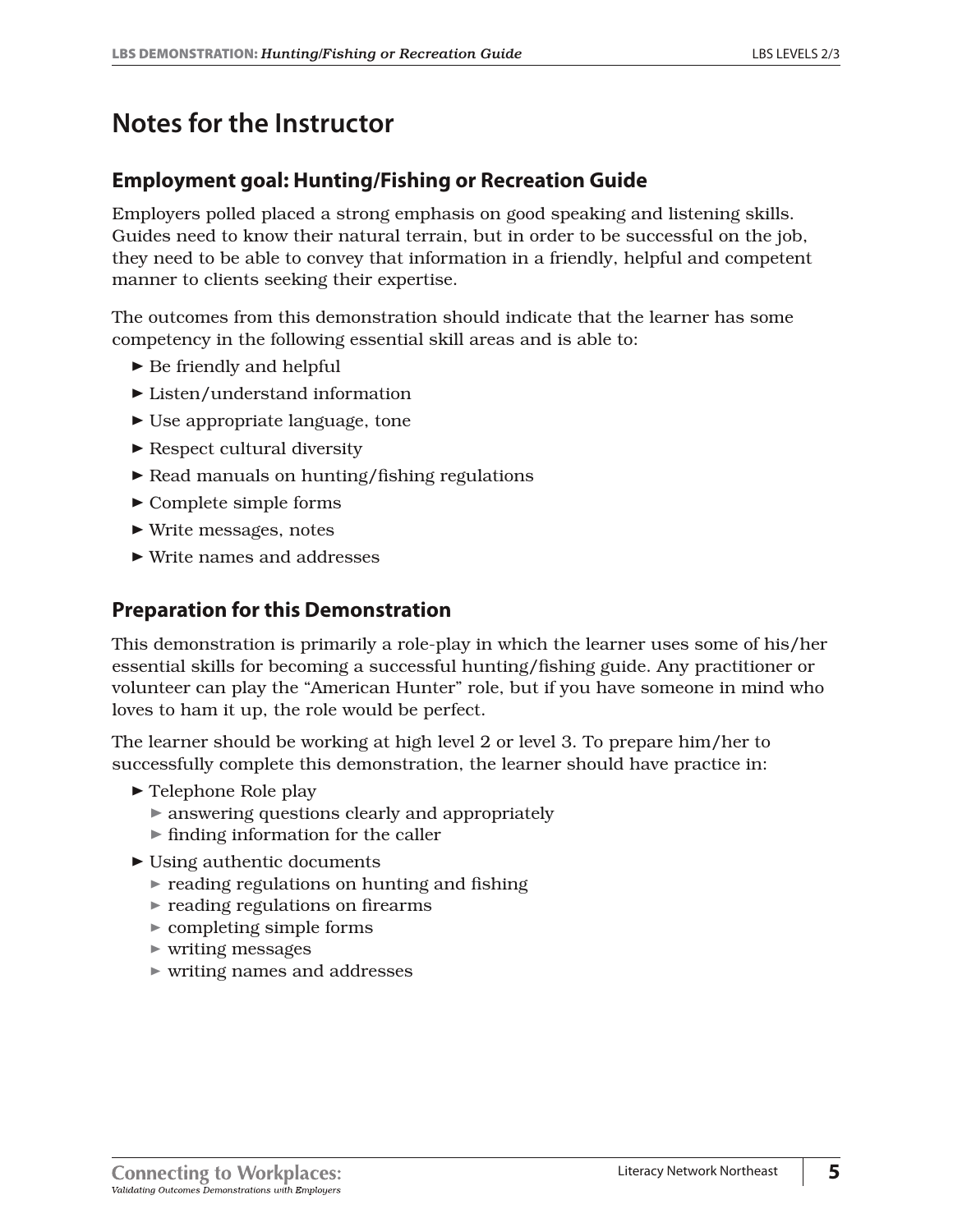## <span id="page-8-0"></span>**Instructions for Delivering this Demonstration**

- ® This demonstration is divided into three parts. Have the learner read each part to make sure that he or she understands the scenarios and instructions.
- $\triangleright$  Review the assessment criteria with the learner by going over both the instructor's assessment tool and the learner's.
- $\triangleright$  Ask if the learner has any questions. Encourage the learner to involve him/herself in the role play as much as possible. However, if he or she gets stuck assure the learner that you will help.
- $\blacktriangleright$  The demonstration should be completed in approximately one and a half to two hours.

**Note:** If the learner has much difficulty navigating the demonstration without your help, it could be that he or she is not yet ready for the activities. The learner's sense of his or her readiness and competency will be reflected in the learner's assessment tool.

#### **Materials to provide:**

Pen, paper

## **Assessment**

The learner's performance on this demonstration is assessed by both the instructor and the learner.

What constitutes a successful demonstration?

On the instructor's assessment tool, the learner must have **at least** 9 performance indicators completed and the other 3 mostly complete.

## **Learning Outcomes**

Please refer to the next page, Level Descriptions and Outcomes for this Demonstration, to determine the learning outcomes.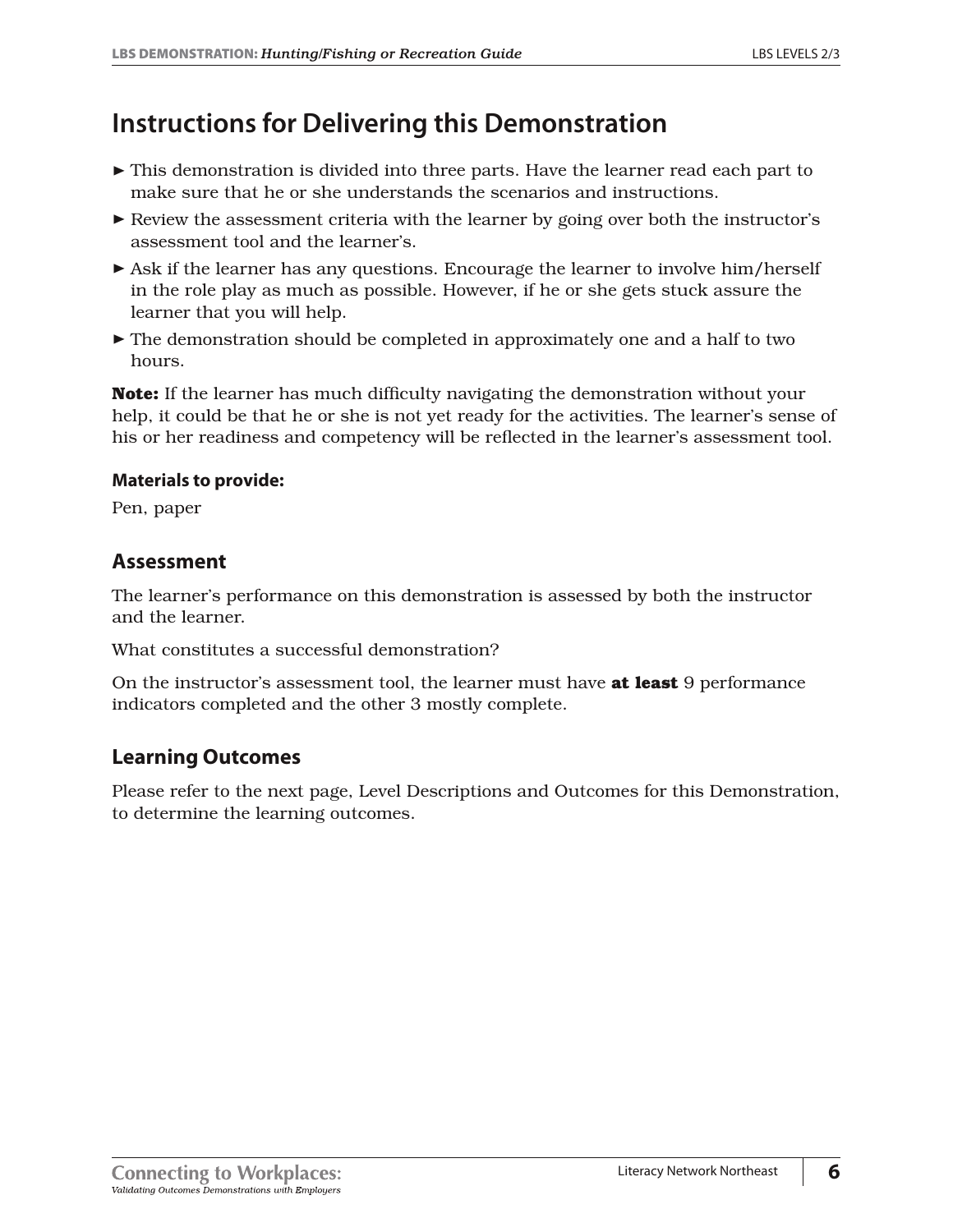## <span id="page-9-0"></span>**Level Descriptions and Outcomes for Demonstration**

| <b>Read with</b><br>understanding for<br>various purposes                                                                                                                                                                                                                                                     | <b>Write clearly to</b><br>express ideas                                                                                                      | Use number sense<br>and computation                                                                                                                                                                                                                                                                                                                                                                                                                                                                                      | Self-management<br><b>Self-direction</b> |
|---------------------------------------------------------------------------------------------------------------------------------------------------------------------------------------------------------------------------------------------------------------------------------------------------------------|-----------------------------------------------------------------------------------------------------------------------------------------------|--------------------------------------------------------------------------------------------------------------------------------------------------------------------------------------------------------------------------------------------------------------------------------------------------------------------------------------------------------------------------------------------------------------------------------------------------------------------------------------------------------------------------|------------------------------------------|
| Draws on personal<br>experience and<br>reading experience to<br>gather meaning from<br>the text (level 3)<br>Skims to understand<br>types of text; scans<br>to find specific<br>information (level 3)<br>Uses various<br>conventions of formal<br>texts to locate and<br>interpret information<br>(level 2/3) | Completes forms<br>requiring non-<br>personal and more<br>detailed personal<br>information (level 2/3)<br>Writes short<br>summaries (level 3) | Provides specific,<br>detailed information<br>or instructions to<br>familiar and unfamiliar<br>individuals (level 3)<br>Works to repair<br>misunderstandings in<br>communication (e.g.,<br>asks, "Did you say?,<br>"Do you mean?")<br>(level 2)<br>Uses developing<br>awareness of how<br>non-verbal cues affect<br>communication<br>(level 2)<br>Gets the main idea<br>of an event and<br>reflects on relevant<br>information (level 2)<br>Uses basic strategies<br>to check and increase<br>understanding<br>(level 2) | Takes initiative<br>Works independently  |
|                                                                                                                                                                                                                                                                                                               |                                                                                                                                               |                                                                                                                                                                                                                                                                                                                                                                                                                                                                                                                          |                                          |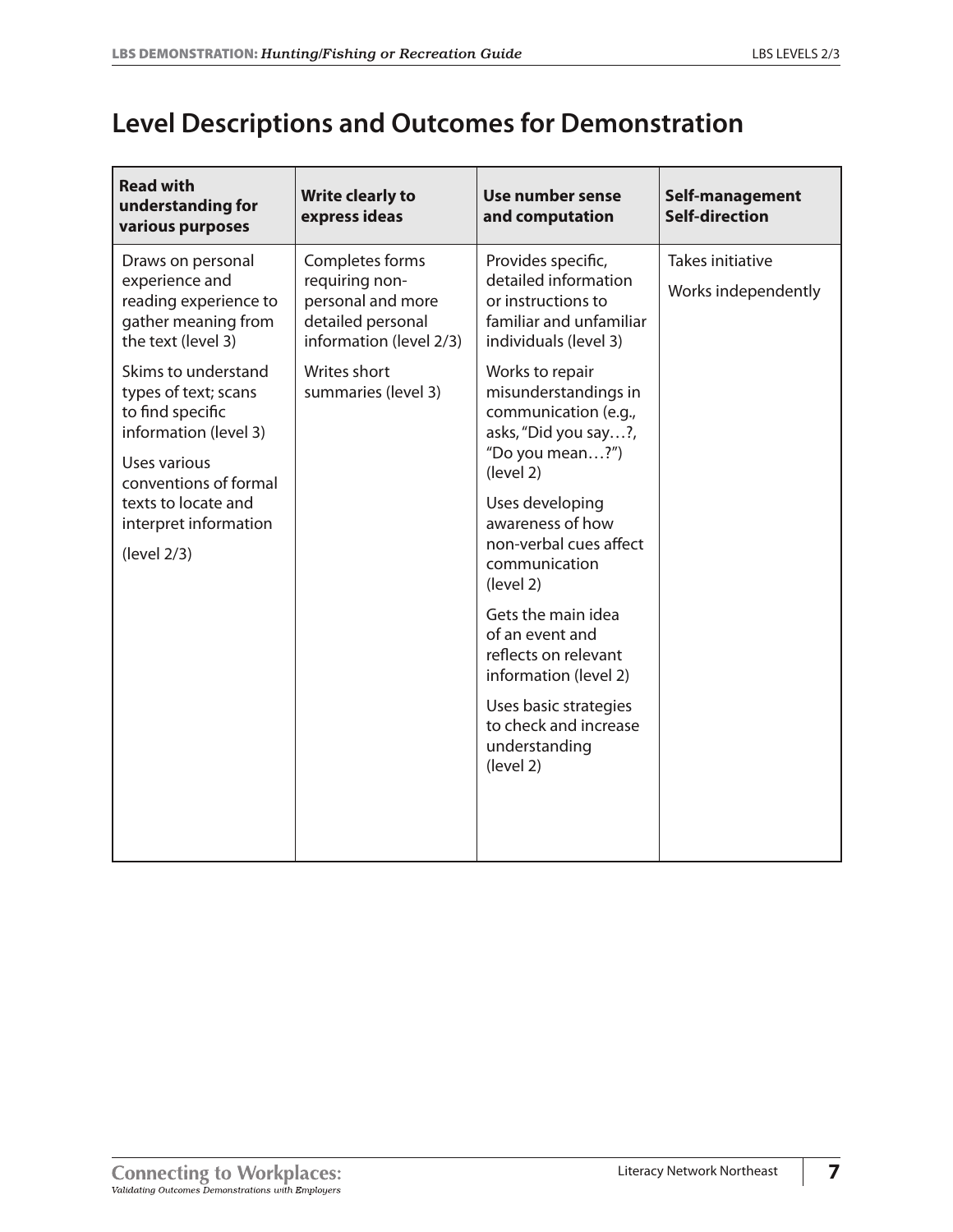## <span id="page-10-0"></span>**Role-play Preparation for the Instructor**

Give the learner a copy of the *Hunting Regulations Summary,* published annually by the Province of Ontario. This publication is free and is the preferred tool for this demonstration. If you cannot obtain this publication, then give the learner the authentic workplace documents included in this demonstration. The learner should be allowed to peruse this material and the information on black bears before completing the demonstration. It is a good idea to mark the pages in the *Hunting Regulations*  **Summary** that the learner will need for this demonstration. Page numbers are given for the 2004/05 publication only.

| Page 11-12 | Non-Residents of Ontario and Some Hunting Licence Options for Non-Residents |
|------------|-----------------------------------------------------------------------------|
| Page 12    | Bringing a hunting rifle into Canada                                        |
| Page 65    | Regular Deer Seasons schedule                                               |

(These pages were downloaded from the Ministry of Natural Resources website and are included in this demonstration.)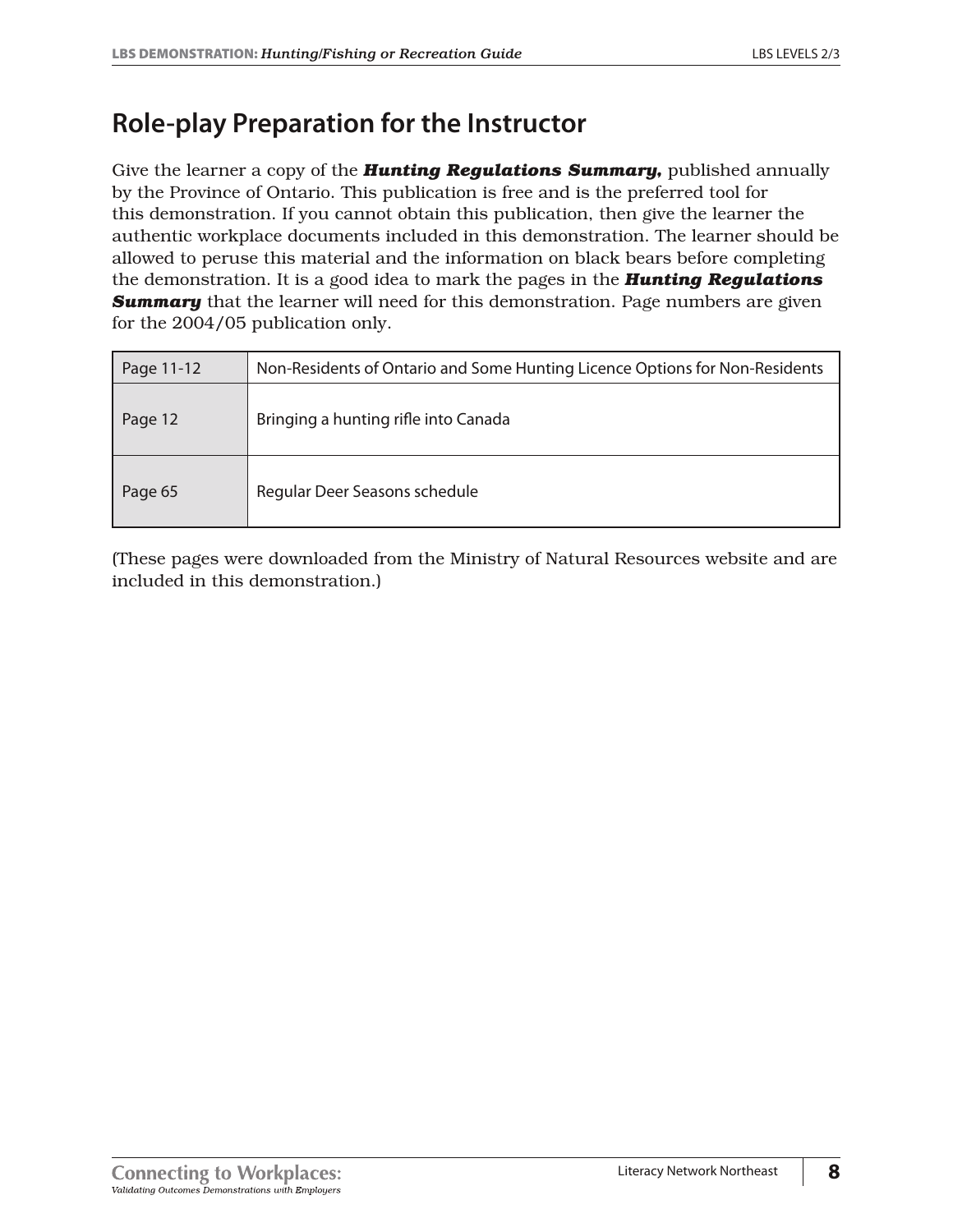## <span id="page-11-0"></span>**Role-play**

The learner is telephoned by an American who wants to plan a hunting trip. This is his personal information:

Dwight Lester 1205 Main St. Newbank, Ohio, 22845 (605) 277-5465

## **Here is some more information that needs to be included in the role-play:**

- ► Dwight Lester wants to hunt deer.
- $\blacktriangleright$  He is bringing a group of about 8 men. One of these is the 12-year-old son of one of the hunters.
- $\triangleright$  One of the hunters wants to bring his dogs for hunting.
- $\blacktriangleright$  His party prefers to hunt with rifles.
- ® He would like to come for the third week in October.
- ® He last hunted in Canada in 1986.
- $\triangleright$  One of the hunters had a bad experience with a black bear a few years ago. He asks for some information on black bears and how to avoid dangerous encounters.

## **Suggested scenario and questions for role-play:**

## **Hi, my name is Dwight Lester and I want to do a bit of hunting in Canada.**

*Correct response: Learner will convey an attitude of friendly, helpful openness.*

**1. Last time I was across the border I had a bit of trouble with my gun. I was held up for a few hours. They searched my pickup and all my gear. What do I do to make sure that doesn't happen again?** 

*Correct response: Learner will refer to information on bringing firearms into Canada.*

## **2. We're planning on coming up for the third week of October for some deer hunting. Should there be a problem?**

*Correct response: Learner will refer to the Deer Season Table* (Include this question if the learner doesn't mention licensing requirements)

## **2a. Do I need any kind of licence to hunt?**

*Correct response: Learner refers to information on obtaining a non-resident hunting licence in Ontario.*

(At this point you deliberately misunderstand the learner's response so that the learner must clarify meaning)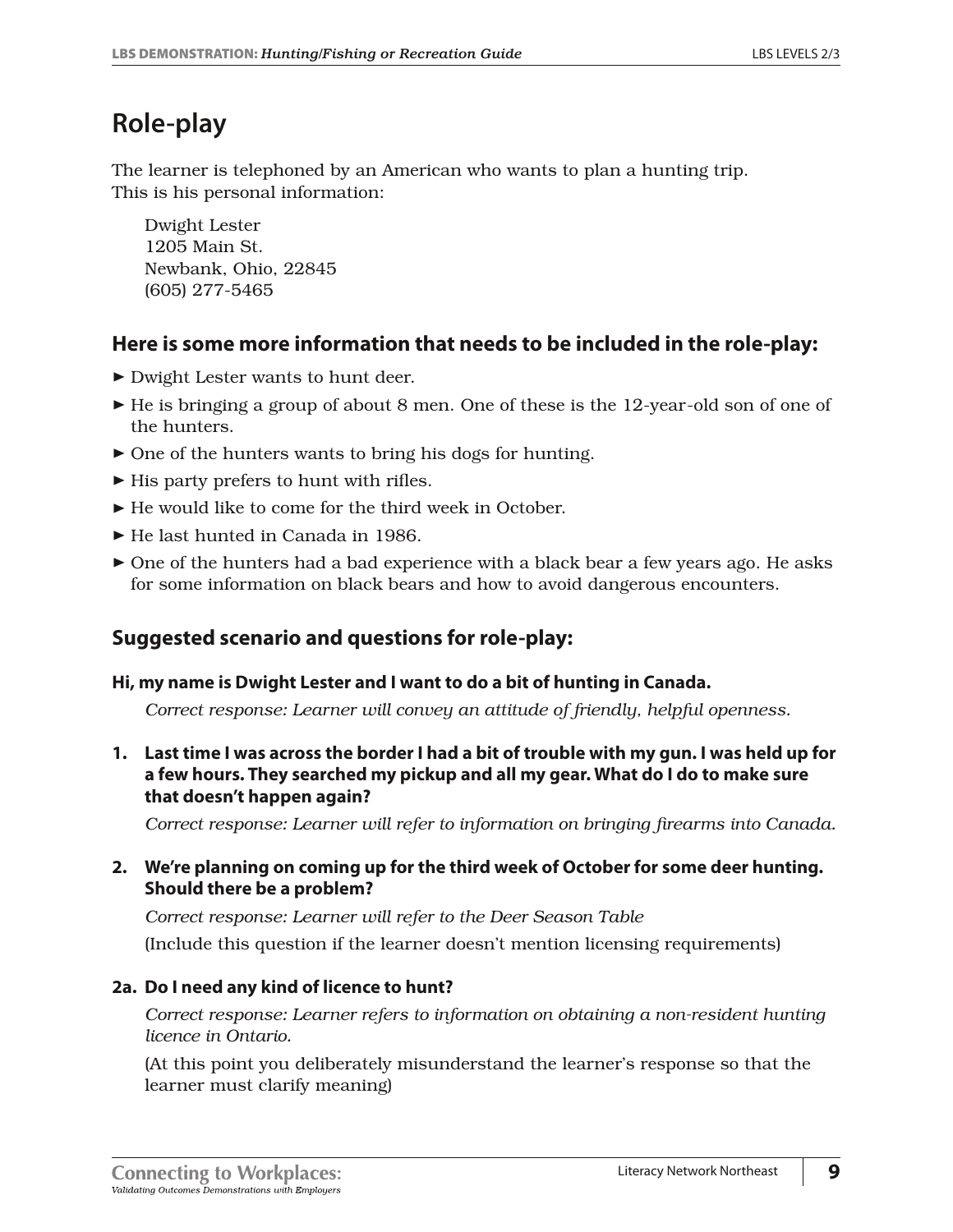**3. There will be 7 of us coming…no, there'll be 8, I forgot. One of the guys is bringing his young son. He just got a hunting rifle for his 12th birthday and wants to try it out.** 

*Correct Response: Learner refers to information re: age limit for non-resident hunters (same section as non-resident licensing information)*

- **4. One of my buddies is bringing his hunting dogs. Do you have kennels for dogs?**  *Correct response: Refer to Regular Deer Seasons Restrictions (no dogs)*
- **5. Well, he might bring them anyway.**

*Correct response: (Learner should politely discourage this action)*

**6. By the way, do you have any information on bears?** 

(at this point the learner should encourage you to clarify your meaning. What kind of information are you looking for?)

**7. One of my hunting buddies came close to being attacked by a black bear a few years ago. He wants to know what you do if you meet a black bear. Just play dead, right? That's what I told him.** 

*Correct Response: Learner refers to Bear Wise information*

**8. Well, thank you very much for your information. I hope to see you this fall sometime.**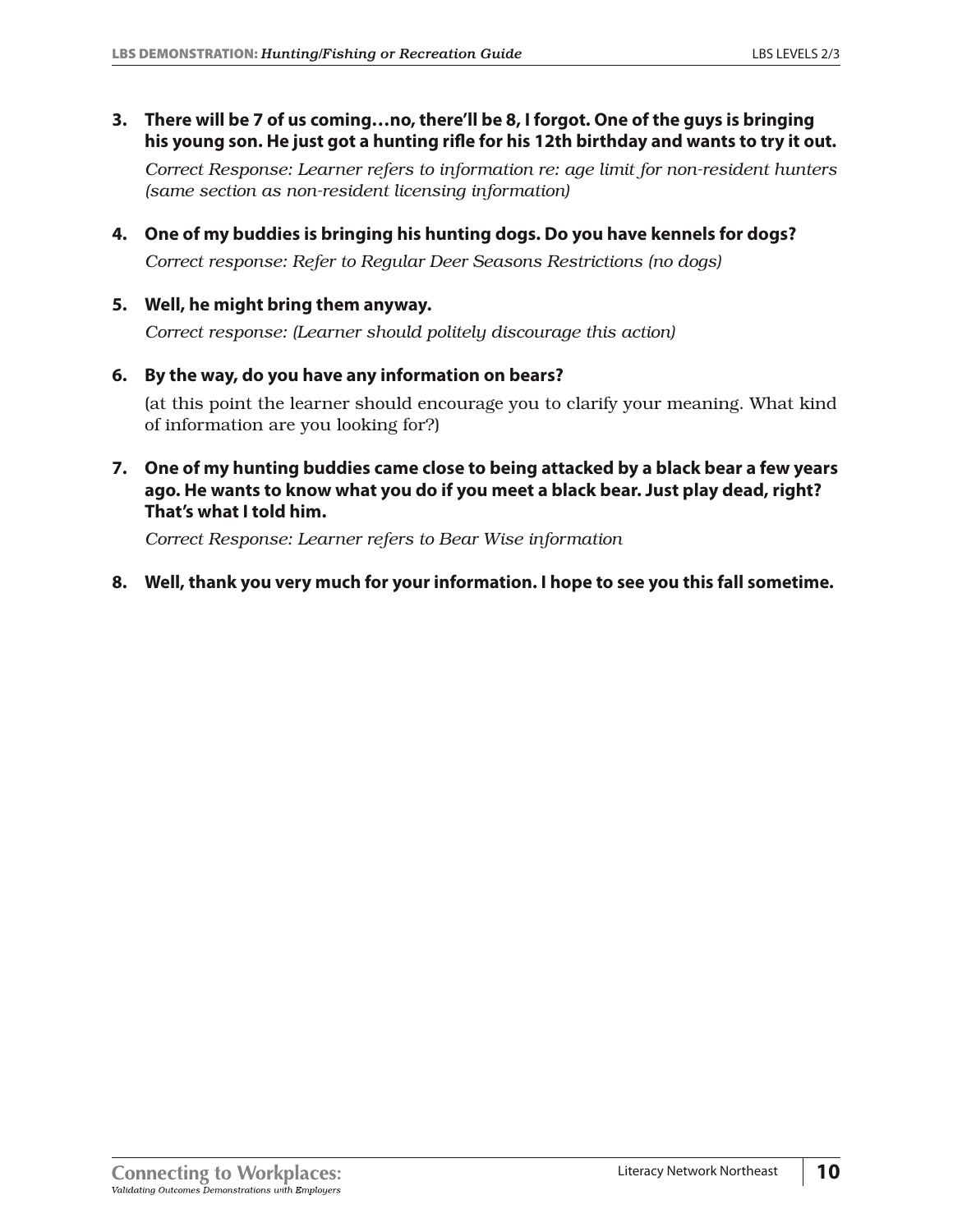<span id="page-13-0"></span>Learner Name **Learner Name Learner Name Learner Name Learner Manual** 

## **Part One, Two and Three**

## **PART ONE**

Your instructor will give you some information on

- $\blacktriangleright$  hunting regulations in Ontario
- $\blacktriangleright$  encountering black bears

You should read over this information to prepare for the demonstration. If your instructor gives you a copy of the *Hunting Regulations Summary* you do not have to read the whole book! Just look at the pages marked for the demonstration and look over the table of contents.

## **PART TWO**

## **Preparing to Role-Play**

You are working for the Great Northeastern Hunting Lodge. You're the only one in the office right now and the phone rings. You receive a call from Dwight Lester, an American who wants to hunt in Canada. The last time he hunted in Canada was about 20 years ago. If he knew any of the regulations, he's forgotten them.

Answer Dwight Lester's questions to the best of your ability. You should be able to find all of the answers you need in the information provided in this demonstration. Remember, if you don't give a good impression, Mr. Lester might take his hunting party (and money!) somewhere else. So far, your boss Norm Pearson hasn't had much luck getting American hunters to stay at his lodge. This could be a real break. Don't let Dwight hang up before you get his name (correct spelling), address, and phone number. You can offer to send him some more information on the Great Northeastern Hunting Lodge.

## **PART THREE**

Norm Pearson has just purchased the Great Northeastern Hunting Lodge and is anxious to build up his business. He keeps a form by the phone so that no one helping a potential client will forget any important details. Fill out the form with Dwight Lester's personal information. Then, fill in the section headed "State reason for call", giving Norm the important facts about the phone call.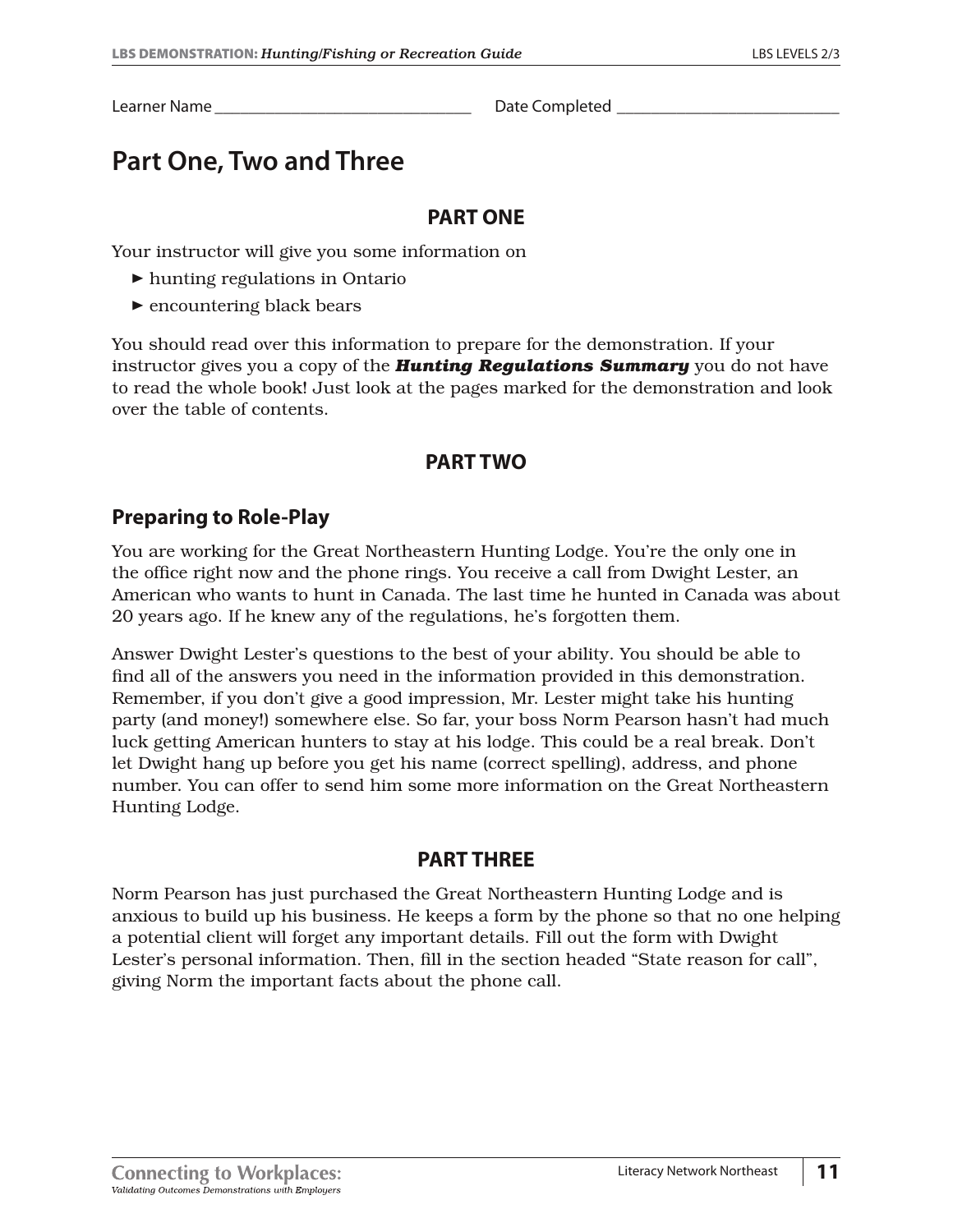## <span id="page-14-0"></span>**Phone Message Form**

## The Great Northeastern Hunting Lodge

| Phone Call Received By:      |               |      |               |                 |        | Date:          |  |
|------------------------------|---------------|------|---------------|-----------------|--------|----------------|--|
| <b>Client Information</b>    |               |      |               |                 |        |                |  |
| Name:                        |               |      |               |                 |        |                |  |
| Address:                     |               |      |               |                 |        |                |  |
|                              |               |      |               |                 |        |                |  |
|                              |               |      |               |                 |        |                |  |
| Phone:                       |               | Fax: |               |                 | Email: |                |  |
| Reservation?                 | $\square$ yes |      | $\square$ no  |                 |        |                |  |
| Send Information:            | $\Box$ email  |      | $\square$ fax | $\square$ phone |        | $\square$ mail |  |
| Call Back?                   | $\square$ yes |      | $\square$ no  |                 |        |                |  |
| <b>State reason for call</b> |               |      |               |                 |        |                |  |
|                              |               |      |               |                 |        |                |  |
|                              |               |      |               |                 |        |                |  |
|                              |               |      |               |                 |        |                |  |
|                              |               |      |               |                 |        |                |  |
|                              |               |      |               |                 |        |                |  |
|                              |               |      |               |                 |        |                |  |
|                              |               |      |               |                 |        |                |  |
|                              |               |      |               |                 |        |                |  |
|                              |               |      |               |                 |        |                |  |
|                              |               |      |               |                 |        |                |  |
|                              |               |      |               |                 |        |                |  |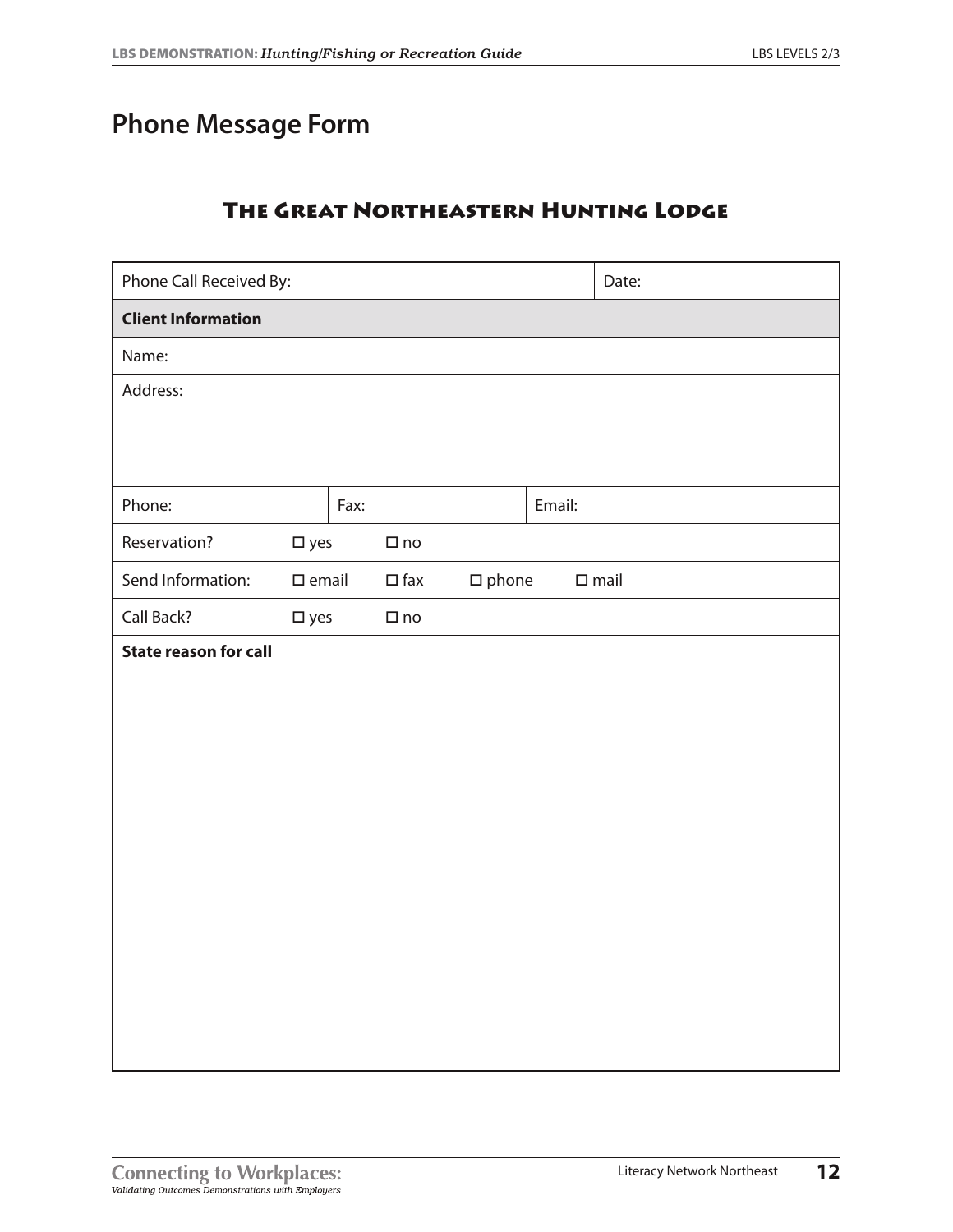## <span id="page-15-0"></span>**Deer Season Schedule**

|                                                                                                                                         |                                         | 2004 Regular Deer Seasons<br>Rifles, Shotguns, Archery and Muzzle-loaders |                                                                                                              |  |  |  |  |
|-----------------------------------------------------------------------------------------------------------------------------------------|-----------------------------------------|---------------------------------------------------------------------------|--------------------------------------------------------------------------------------------------------------|--|--|--|--|
| Rifles. Shotgans, Archers, and Muzzle-loaden are permitted during many of these seasons, check the conditions under which you may hunt. |                                         |                                                                           |                                                                                                              |  |  |  |  |
| WMU(s)                                                                                                                                  | Resident -<br>Open Season               | Non-resident -<br>Open Season<br>(antiered deer only)                     | Conditions (Restrictions Only)                                                                               |  |  |  |  |
| 5                                                                                                                                       | Oct. 16 to Oct. 29                      | No season                                                                 | Archers, muzzle-loading guns only, no dogs                                                                   |  |  |  |  |
| š                                                                                                                                       | Oct. 30 to Dec. 15                      | No MARIO                                                                  | No dogs                                                                                                      |  |  |  |  |
| 6.78.9A.9B                                                                                                                              | Oct. 2 to Oct. 8                        | Oct. 2 to Oct. 8                                                          | Non-Resident Cuide Requirement in part of 78 and all<br>of 9B, aschery and muzzle-loading gans only; no-dogs |  |  |  |  |
| 6, 78, 98, 98, 11A                                                                                                                      | Oct. 9 to Dec. 15                       | Oct. 9 to New 15.                                                         | Non-Resident Catide Requirement in part of 78 and all<br>of 98, 11A                                          |  |  |  |  |
| 7A                                                                                                                                      | Oct. 9 to Dec. 15                       | Oct. 9 to Nov. 15                                                         | Archery and muzzle-loading guns only                                                                         |  |  |  |  |
| m                                                                                                                                       | Oct. 16 to Oct. 29                      | Oct. 16 to Oct. 29                                                        | Archery and muzzle-loading guns only; no dogs                                                                |  |  |  |  |
| $\mathbb{R}$                                                                                                                            | Oct. 30 to Dec. 15                      | Oct. 30 to Dec. 15                                                        | No dogs                                                                                                      |  |  |  |  |
| <b>BO</b>                                                                                                                               | Oct. 10 to Dec. 15                      | Oct. 30 to Nov. 15                                                        | Non-Resident Caside Requirement; no dogs                                                                     |  |  |  |  |
| IIA.                                                                                                                                    | Sept. 18 to Oct. 8                      | Sept. 18 to Ост. 8                                                        | Non-Resident Corde Requirement; archery and muzzle-<br>loading gam only; no dogs                             |  |  |  |  |
| 3. IIB 12A 12B 13, 14, 15A<br>15B, 21A                                                                                                  | Од. 9 to Dec. 15                        | No season                                                                 | Non-Resident Cuide Requirement in part of 12B                                                                |  |  |  |  |
| 28                                                                                                                                      | New 1 to Nov. 4                         | No season                                                                 | Deer hunt only in part of WMU - contact Kirkland Lake<br>MNR office (page 96) for details: no dogs           |  |  |  |  |
| 36, 37, 38, 46, 47, 48, 49, 50, 53A<br>54, 55A, 55B, 56, 57, 58, 59, 60A,<br>61, 62, 63A, 63B, 68A, 74B                                 | Nov. 1 to Nov. 13                       | Nov. 1 to Nov. 13                                                         |                                                                                                              |  |  |  |  |
| 30.41.42                                                                                                                                | Nov. 1 to Nov. 13.                      | No season                                                                 |                                                                                                              |  |  |  |  |
| 43A 45B                                                                                                                                 | Nov. 15 to Nov. 21                      | Nov. 15 to Nov. 21                                                        | Landowner's Permission; no dogs. Borper Twp. is in<br>WMU 438                                                |  |  |  |  |
| 41A 43B                                                                                                                                 | Dec. 6 to Dec. 8                        | Dec. 5 to Dec. 8                                                          | Landowner's Permission; archery and muzzle-loading<br>mies only                                              |  |  |  |  |
| $^{44}$                                                                                                                                 | Now 1 to Nov 13                         | Now 1 to Nov. 13                                                          | Landowner's Permission; no dogs                                                                              |  |  |  |  |
| 45                                                                                                                                      | New 1 to New 5                          | Nov. 1 to Nov. 5                                                          | No dogs                                                                                                      |  |  |  |  |
| <b>G4A</b>                                                                                                                              | Nov. 1 to Nov. 6<br>Nov. 15 to Nov. 20. | Nov. 1 to Nov. 6<br>Nov. 15 to Nov. 20.                                   |                                                                                                              |  |  |  |  |
| 64B                                                                                                                                     | Nov. 1 to Nov. 6<br>Nov. 15 to Nov. 20  | Nov. 1 to Nov. 6<br>Nov. 15 to Nov. 20                                    | Archery, shotgures and muzzle-loading gam only                                                               |  |  |  |  |
| 65                                                                                                                                      | Nov. 1 to Nov. 6                        | Nov. 1 to Nov. 6                                                          | Archers shotgam and muzzle-loading guns only;<br>no dope                                                     |  |  |  |  |
| 66A 67                                                                                                                                  | Nov. 1 to Nov. 6                        | Nov. 1 to Nov. 6                                                          |                                                                                                              |  |  |  |  |
| 68R 76A                                                                                                                                 | Now 1 to Nov. 13                        | Nov. 1 to Nov. 13                                                         | Archers shotguns and muzzle loading guns only                                                                |  |  |  |  |
| 69B                                                                                                                                     | Nov. 1 to Nov. 6                        | Nov. 1 to Nov. 6                                                          | Archers shotgurs and muzzle-loading guns only                                                                |  |  |  |  |
| 71, 72A, 73, 75                                                                                                                         | Nov. 1 to Nov. 13.                      | Nov. 1 to Nov. 13                                                         | Archers shotguns and muzzle-loading guns only:<br>no dogs                                                    |  |  |  |  |
| 82A 82R 83A 84                                                                                                                          | Nov. 1 to Nov. 5                        | Nov. 1 to Nov. 5                                                          | No dogs                                                                                                      |  |  |  |  |
| 82A 82B 83A 84                                                                                                                          | Nov. 29 to Dec. 3.                      | Nov. 29 to Dat. 3                                                         | Muzzle-loading guns only; no dogs                                                                            |  |  |  |  |
| <b>R2R</b>                                                                                                                              | New 15 to New 19                        | Nov. 15 to Nov. 19                                                        | Muzzle-loading guns only. no dogs                                                                            |  |  |  |  |

Changes are proposed that will establish new 6 day muzzle loader seatons commencing on the first Monday in December in WMUs 63A, 63B, 64A,<br>64B, 65, 66A, 67 and 69B (Kemptville office). Contact the office listed for details

Changes are proposed that will establish a new one week rifle season for WMD 67 (Eemptville office) in the 3nd week of November.<br>Contact the office loted for details.

Changes are proposed that will establish new non-resident (bucks only) seasons for WMLIs 39. 42 (Sudbury office), and 41 (North Rey office). Contact the offices listed for details.

Changes are proposed that will establish a new season for deer in WMU 4 (Sloux Lookout office). Contact the office listed for details.



Hunting Regulations 2004 - 2005 - 65

#### **[http://www.mnr.gov.on.ca/MNR/pubs/hunting/huntRegs/2004/hr\\_2004\\_deer.pdf](http://www.mnr.gov.on.ca/MNR/pubs/hunting/huntRegs/2004/hr_2004_deer.pdf)**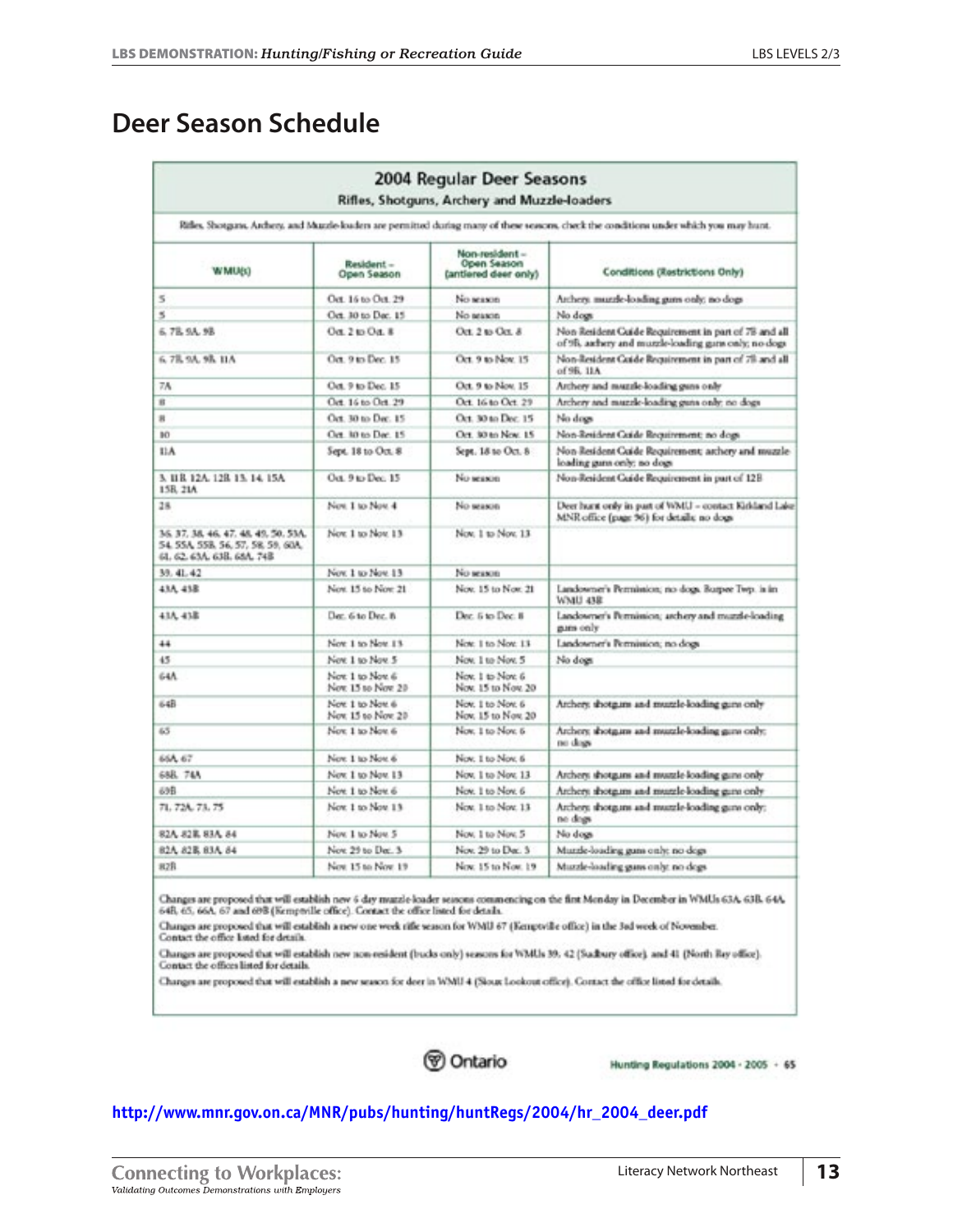## <span id="page-16-0"></span>**Hunting Regulations Summary**

#### **I live outside Ontario. How do I get a non-resident licence to hunt in Ontario?**

Non-residents of Ontario must present one of the following to obtain a non-resident licence to hunt in Ontario:

- ® an Ontario non-resident's hunting licence issued to you after January 1, 1968; or,
- $\blacktriangleright$  a hunting licence issued to you by a competent authority in any jurisdiction as a resident of that jurisdiction after January 1, 1968; or,
- $\triangleright$  an Ontario Hunting Licence Examination Certificate issued to you after January 1, 1968; or,
- ® an Ontario Hunting Licence Verification Certificate showing that you were issued an Ontario licence to hunt or passed the Hunting Licence Examination; or,
- $\blacktriangleright$  a certificate, issued to you after January 1, 1968, by a competent authority in any jurisdiction, giving you permission to purchase a resident's hunting licence in that jurisdiction.

#### **NOTE: A non-resident who wishes to hunt in Ontario must be 16 years of age or older.**

**The licence fees stated in this summary are in effect until December 31, 2004. A list of Ontario hunting licences is available on page 7.** 

#### **Licence Type Available From Cost**

Non-resident's Available from numerous small game licence issuers throughout Ontario. **\$85.00**

Non-resident's Available from numerous moose licence issuers throughout Ontario. **\$340.00**

**NOTE:** see page 36 for information for non-residents wishing to hunt moose.

Non-resident's Available from numerous deer licence issuers (antlered deer throughout Ontario only) **\$170.00**

Non-resident's Available from numerous black bear licence issuers throughout Ontario. **\$170.00**

**NOTE:** see page 81 for information for non-residents wishing to hunt bear.

Wild turkey Available from selected licence MNR offices, and selected per licence issuers in (max. of two) **\$21.50**

## **Where can I purchase a non-resident's hunting licence?**

Non-resident hunters who wish to go hunting immediately may purchase a hunting licence at many locations throughout the province. For the licence issuer nearest to your intended hunting location, call the MNR office serving that area. A list of MNR offices is provided on pages 95 and 96.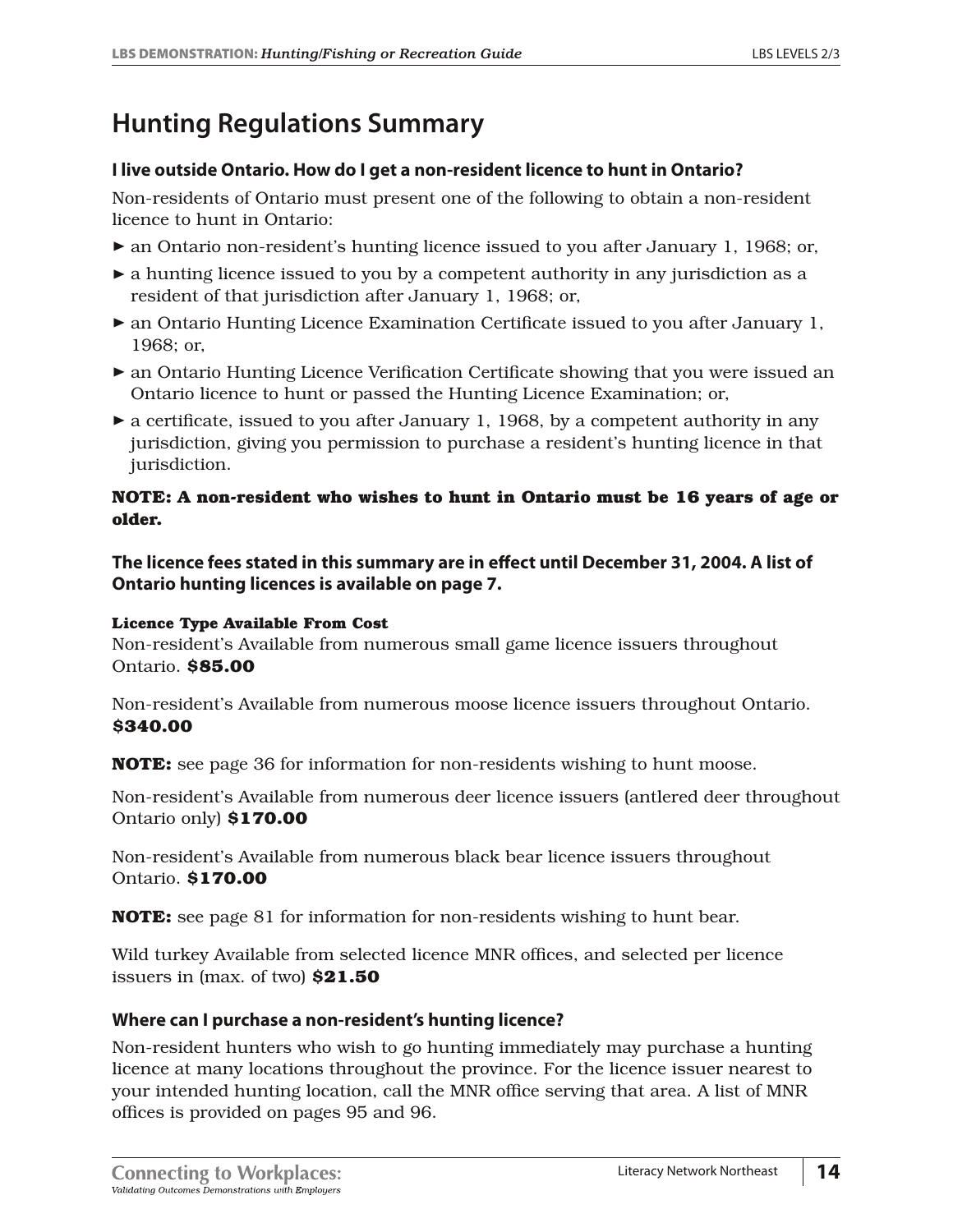#### **What should I know about bringing my hunting rifle or shotgun into Canada?**

Effective January 1, 2001, federal firearms regulations require that hunters who bring non-restricted firearms into Canada declare their firearms at their point of entry. A fee is required to complete this procedure; this confirmed declaration is valid for up to 60 days. Firearms Declaration Forms are available from Customs offices, through the toll-free Canadian Firearms Centre information line at

#### ® **1-800-731-4000,**

- ® through the Canadian Firearms Centre Web site at **<http://www.cfc-ccaf.gc.ca/>** (click on "Fact Sheets") and
- $\triangleright$  often through hunting outfitters.

**NOTE:** Non-residents may face special requirements around the import or purchase of ammunition. Consult with your outfitter or call the Canadian Firearms Centre at 1-800-731-4000.

*(Adapted from the Hunting Regulations Summary, Ontario, 2004 or* **[http://www.mnr.](http://www.mnr.gov.on.ca/MNR/pubs/pubmenu.html) [gov.on.ca/MNR/pubs/pubmenu.html](http://www.mnr.gov.on.ca/MNR/pubs/pubmenu.html)***)*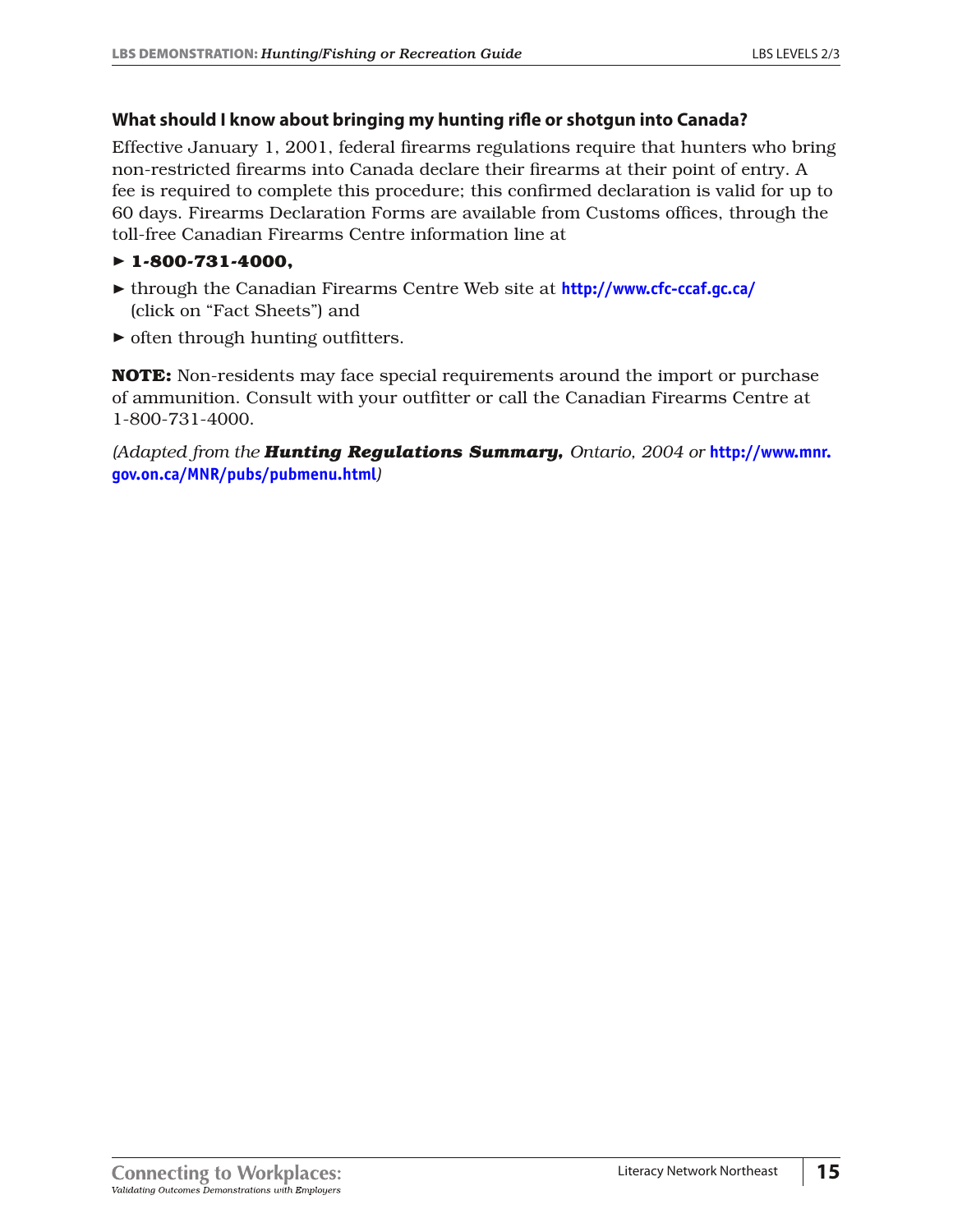## <span id="page-18-0"></span>**Bear Wise Information**

## Ministry of Natural Resources

## **Bear Wise — How to Recognize a Potentially Dangerous Encounter**

Injuries by black bears are rare, but can occur in the following situations:

#### **Cornered bears**

Black bears may become anxious or annoyed if they are crowded by people or dogs, or if intently focused on a food source. These bears will generally give many warning signs (they may make huffing or "popping" sounds, swat or beat the ground with their forepaws or even bluff charge) to let you know that you are too close.

#### **Mother bears protecting their young**

Mother bears are rarely aggressive towards humans but they are protective of their cubs. Do not test this by intentionally approaching cubs or knowingly getting between them and their mother. The mother bear will generally give you many warning signs to let you know that you are too close.

#### **Predatory black bears**

On EXTREMELY RARE occasions, black bears (usually adult males) have attacked humans with the intent to kill and eat them. This has happened about 40 times in the last century in North America (six incidents in Ontario). By comparison, many more people have been killed by lightning, dogs, and bee stings. Predatory black bears may not make huffing or "popping" sounds, swat or beat the ground with their forepaws or perform bluff charges. Instead, they may press closer and closer to their intended prey assessing whether it is safe to attack.

## **Here is what to do if you find yourself in one of these situations.**

- $\triangleright$  Slowly back away, watching the bear.
- $\triangleright$  If the bear tries to approach you, stop. Be aggressive, yell, throw rocks or sticks and use pepper spray if you have it. NEVER TURN AND RUN.
- $\triangleright$  If the bear continues to approach you, resume backing away slowly while continuing to be aggressive towards the bear.
- ® If a bear makes contact with you, DO NOT PLAY DEAD. Fighting back is the best chance of persuading a black bear to stop its attack. Use a large stick, a rock or anything else that you have on hand to hurt the bear.

(Copied from **[http://bears.mnr.gov.on.ca/gen\\_recognize.html](http://bears.mnr.gov.on.ca/gen_recognize.html)**)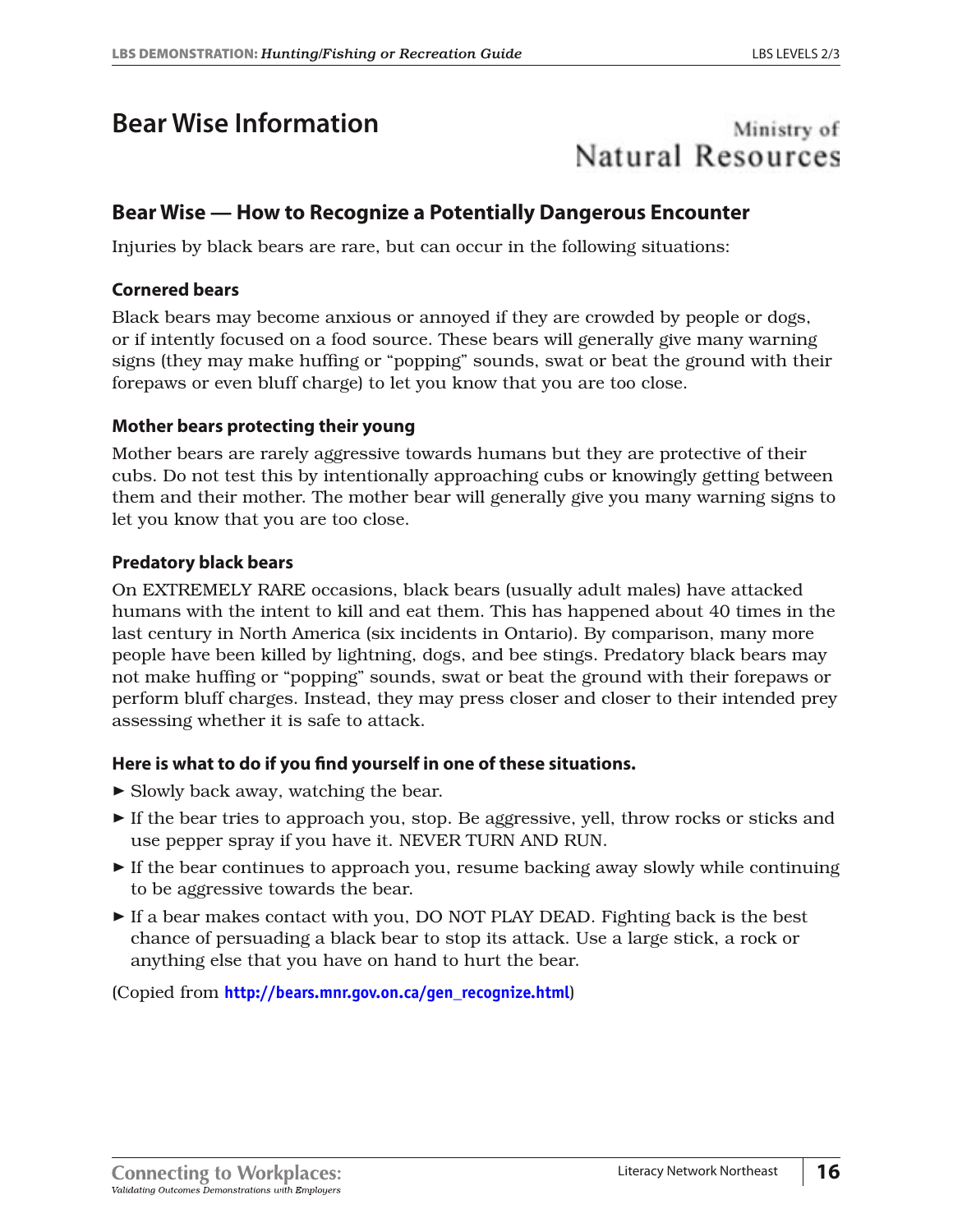## <span id="page-19-0"></span>**Instructor's Evaluation**

| <b>Levels 2 and 3 Performance Indicators</b>                                                                  | <b>Beginning</b> | <b>Mostly</b> | <b>Complete</b> |
|---------------------------------------------------------------------------------------------------------------|------------------|---------------|-----------------|
| <b>Communication</b>                                                                                          |                  |               |                 |
| <b>Reading</b>                                                                                                |                  |               |                 |
| • Draws on personal and reading experience to gather<br>meaning from the text (level 3)                       |                  |               |                 |
| • Skims to understand types of text; scans to find specific<br>information (level 3)                          |                  |               |                 |
| • Uses various conventions of formal texts to locate and<br>interpret information (level 2/3)                 |                  |               |                 |
| <b>Writing</b>                                                                                                |                  |               |                 |
| • Completes forms requiring non-personal and more<br>detailed personal information (level 2/3)                |                  |               |                 |
| • Writes short summaries (level 3)                                                                            |                  |               |                 |
| <b>Speaking and Listening</b>                                                                                 |                  |               |                 |
| • Provides specific, detailed information or instructions to<br>familiar and unfamiliar individuals (level 3) |                  |               |                 |
| • Works to repair misunderstanding in communication (e.g.,<br>asks, "Did you say?, Do you mean?) (level 2)    |                  |               |                 |
| • Uses developing awareness of how non-verbal clues<br>affect communication (level 2)                         |                  |               |                 |
| • Gets the main idea of an event and reflects on relevant<br>information (level 2)                            |                  |               |                 |
| • Uses basic strategies to check and increase understanding<br>(seeks clarification) (level 2)                |                  |               |                 |
| <b>Self-Management and Self-Direction</b>                                                                     |                  |               |                 |
| • Takes initiative                                                                                            |                  |               |                 |
| • Works independently                                                                                         |                  |               |                 |
|                                                                                                               |                  |               |                 |
|                                                                                                               |                  |               |                 |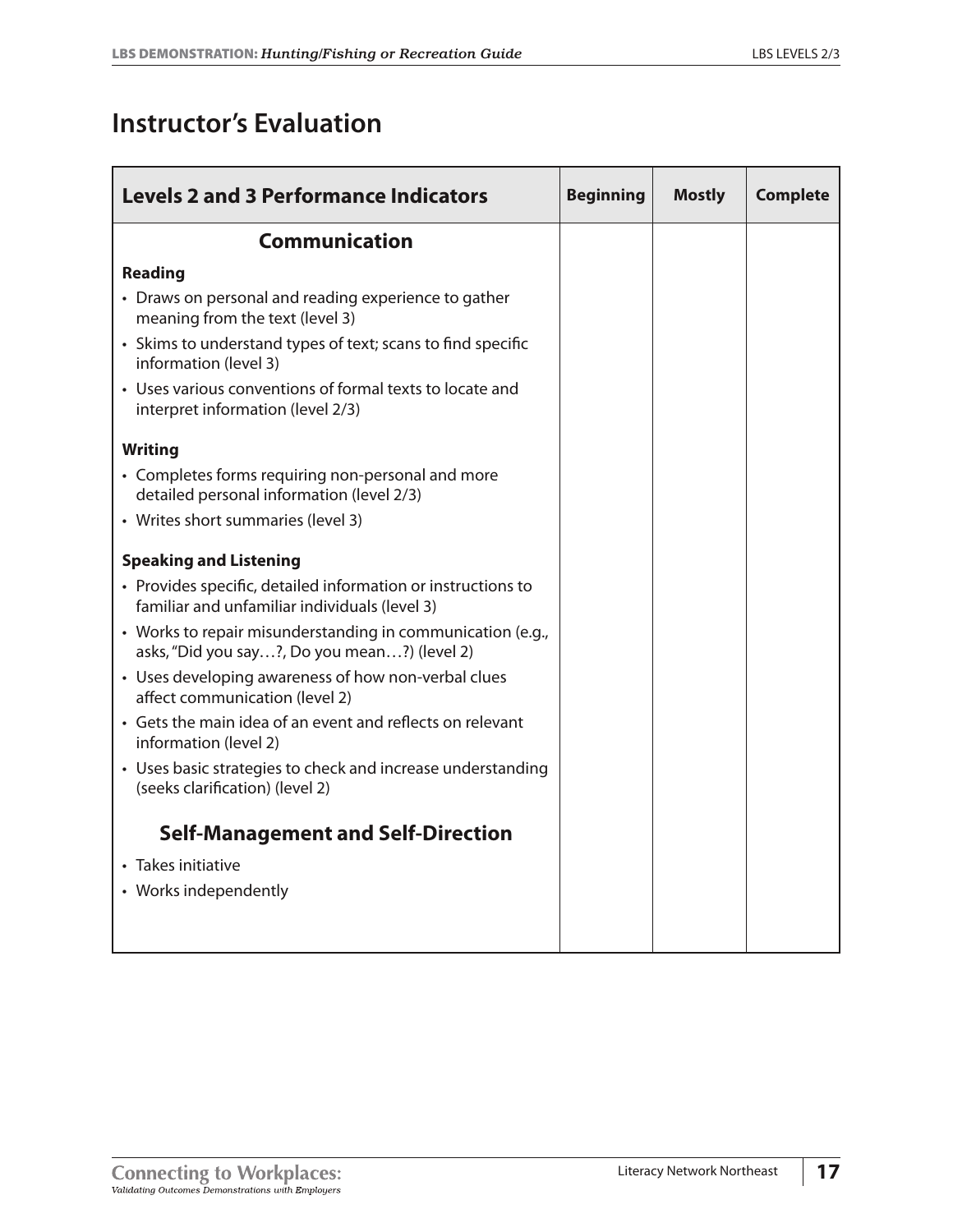<span id="page-20-0"></span>Learner Name \_\_\_\_\_\_\_\_\_\_\_\_\_\_\_\_\_\_\_\_\_\_\_\_\_\_\_\_\_\_ Date Completed \_\_\_\_\_\_\_\_\_\_\_\_\_\_\_\_\_\_\_\_\_\_\_\_\_\_

## **Learner Self-Evaluation**

- 1. I understood what I was asked to do in part one.  $\Box$  yes  $\Box$  some  $\Box$  no
- 2. I understood what I was asked to do in part two.  $\Box$  yes  $\Box$  some  $\Box$  no
- 3. I understood what I was asked to do in part three.

 $\Box$  yes  $\Box$  some  $\Box$  no

- 4. I was able to participate in the role-play.  $\Box$  yes  $\Box$  some  $\Box$  no
- 5. I understood all of Dwight Lester's questions.

 $\Box$  yes  $\Box$  some  $\Box$  no

6. I thought I gave good answers to all questions.

 $\Box$  yes  $\Box$  some  $\Box$  no

7. I was able to write down Dwight Lester's personal information on the memo.

 $\Box$  yes  $\Box$  some  $\Box$  no

8. I was able to write a brief description of our conversation and give Norm Pearson the important points.

 $\Box$  ves  $\Box$  some  $\Box$  no

After completing this demonstration, I would like to work more on…

- Reading publications like the *Hunting Regulations Summary.*
- $\Box$  Practising my speaking and listening skills with role-play
- $\Box$  Writing out forms and memos
- $\Box$  None of these. I feel confident in all areas.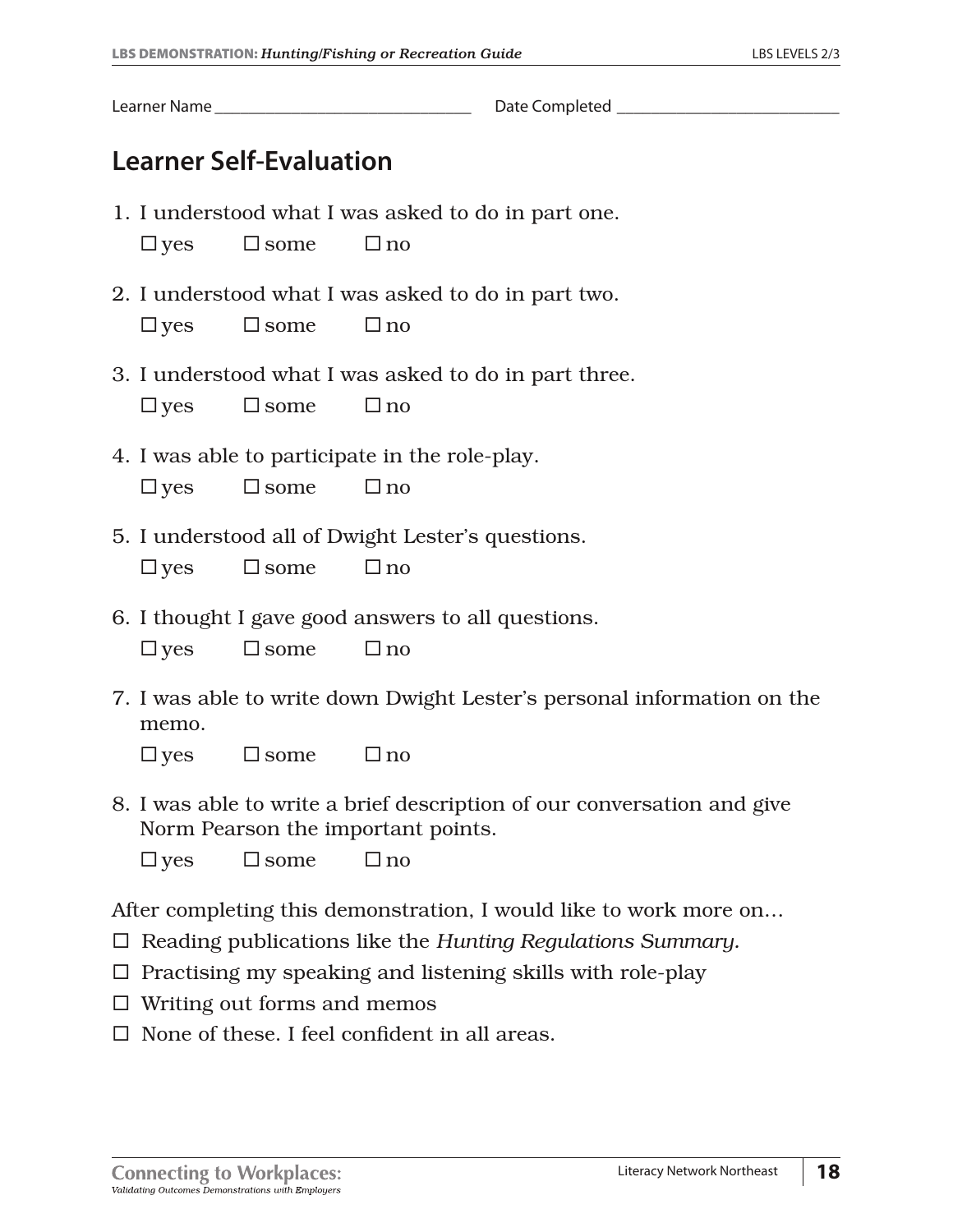## <span id="page-21-0"></span>**Answer Key**

## **Role Play**

- 1. Learner should find information in the *Hunting Regulations Summary* and refer to the section: **"What should I know about bringing my hunting rifle or shot gun into Canada?"** He should offer Mr. Lester:
	- The phone number. 1-800-731-4000
	- ® The website. **<http://www.cfc-ccaf.gc.ca/>**
	- $\triangleright$  The suggestion that he call a local outfitter.
- 2. Refer to 2004 (or appropriate year) *Regular Deer Seasons* chart. If Mr. Lester and his party plan to hunt with rifles, they are unable to do so until after October 30.

2 a. There are several correct answers. The learner should refer to the section from the *Hunting Regulations Summary,* **"I live outside Ontario. How do I get a non-resident licence to hunt in Ontario?"**

- 3. Twelve-year-old non-residents cannot hunt in Ontario. (*Hunting Regulations Summary.*)
- 4. There are no dogs allowed. (*Regular Deer Seasons* chart).
- 5. The learner should be polite but clear about the province's rules.
- 6. The learner should ask Mr. Lester to clarify his meaning. What kind of information on bears?
- 7. The learner should refer to the Ministry of Natural Resource's **"Bear Wise How to Recognize a Potentially Dangerous Encounter."**

## **Telephone Message**

The learner should fill in Dwight Lester's name and address correctly. He or she should be able to give a brief précis of the telephone conversation.